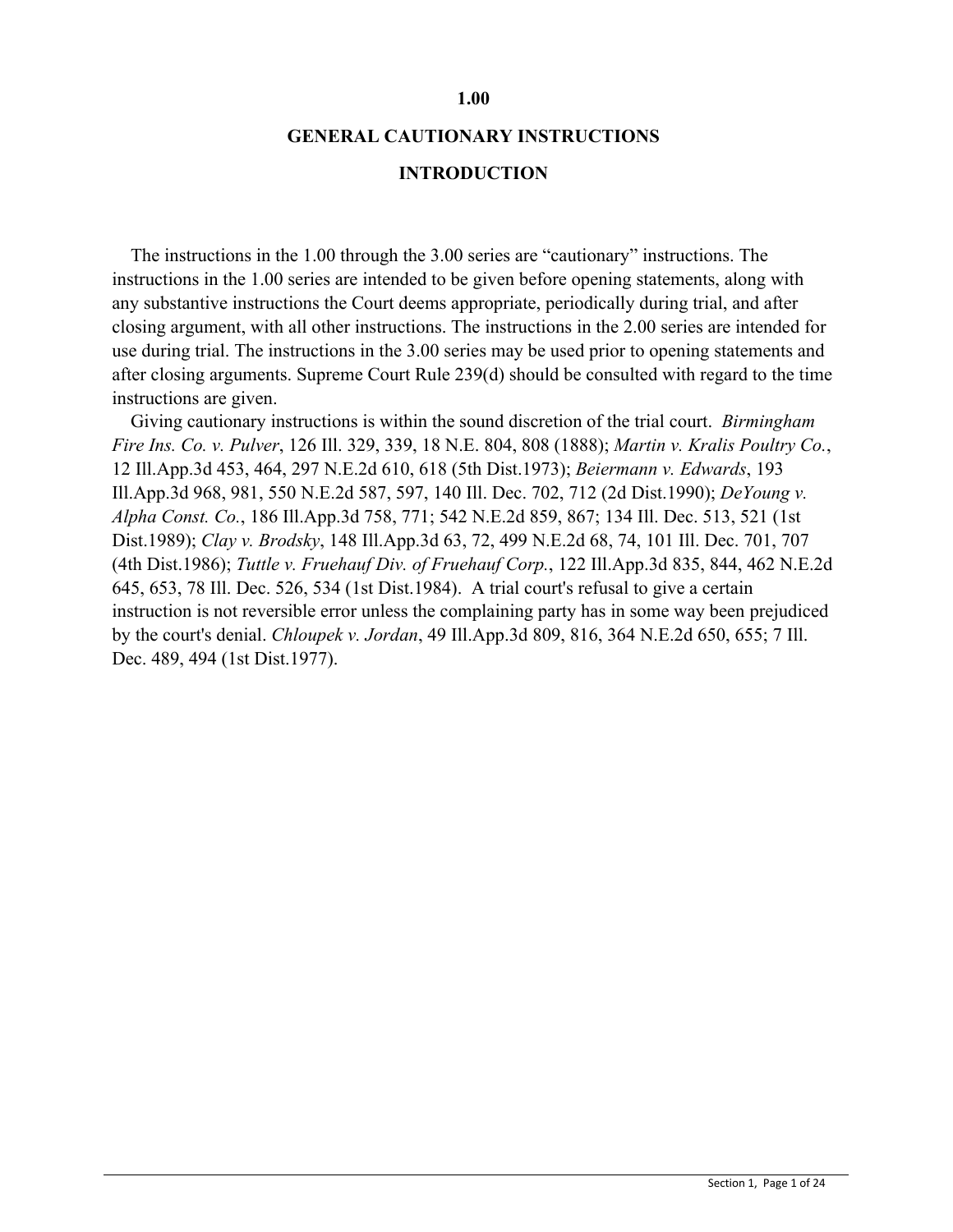# **1.01(A) Cautionary Instructions (Prior to Opening)**

[1] Before opening statements, I will instruct you as to the law and your duties.

 [2] The law regarding this case is contained in the instructions I will give to you. [I will give some instructions now and all of the instructions at the close of evidence, before you retire to make your decision.] You must consider the Court's instructions as a whole, not picking out some instructions and disregarding others.

 [3] It is your duty to resolve this case by determining the facts based on the evidence and following the law given in the instructions. Your verdict must not be based upon speculation, prejudice, or sympathy. [Each party, whether a [(i.e., corporation, partnership, etc.)] or an individual, should receive your same fair consideration.] My rulings, remarks or instructions do not indicate any opinion as to the facts.

 [4] You will decide what facts have been proven. Facts may be proven by evidence or reasonable inferences drawn from the evidence. Evidence consists of the testimony of witnesses you will hear and of exhibits admitted by the court. You should consider all the evidence without regard to which party produced it. You may use common sense gained from your experiences in life, in evaluating what you see and hear during trial.

 [5] You are the only judges of the credibility of the witnesses. You will decide the weight to be given to the testimony of each of them. In evaluating the credibility of a witness, you may consider that witness' ability and opportunity to observe, memory, manner, interest, bias, qualifications, experience, and any previous inconsistent statement or act by the witness concerning an issue important to the case.

 [6] You should not do any independent investigation or research on any subject relating to the case. What you may see or hear outside the courtroom is not evidence. This includes any press, radio, or television programs and it also includes any information available on the Internet. Such programs, reports, and information are not evidence and your verdict must not be influenced in any way by such material.

 [7] For example, you must not use the Internet, [including Google,] [Wikipedia,] [[(insert current examples)]], or any other sources that you might use every day, to search for any information about the case, or the law which applies to the case, or the people involved in the case, including the parties, witnesses, lawyers, and judge.

 [8] During the course of the trial, do not discuss this case with anyone--not even your own families or friends, and also not even among yourselves--until the end of the trial when you have retired to the jury room to deliberate on your verdict. Even though this is hard to do, it will be a violation of these instructions and your oath if you discuss the case with anyone else.

 [9] You must not provide any information about the case to anyone by any means at all, and this includes posting information about the case, or your thoughts about it, on any device or Internet site, including [blogs,] [chat-rooms,] or [[(insert current examples)]], or any socialnetworking websites, such as [Twitter], [Facebook] or [[(insert current examples)]], or any other means.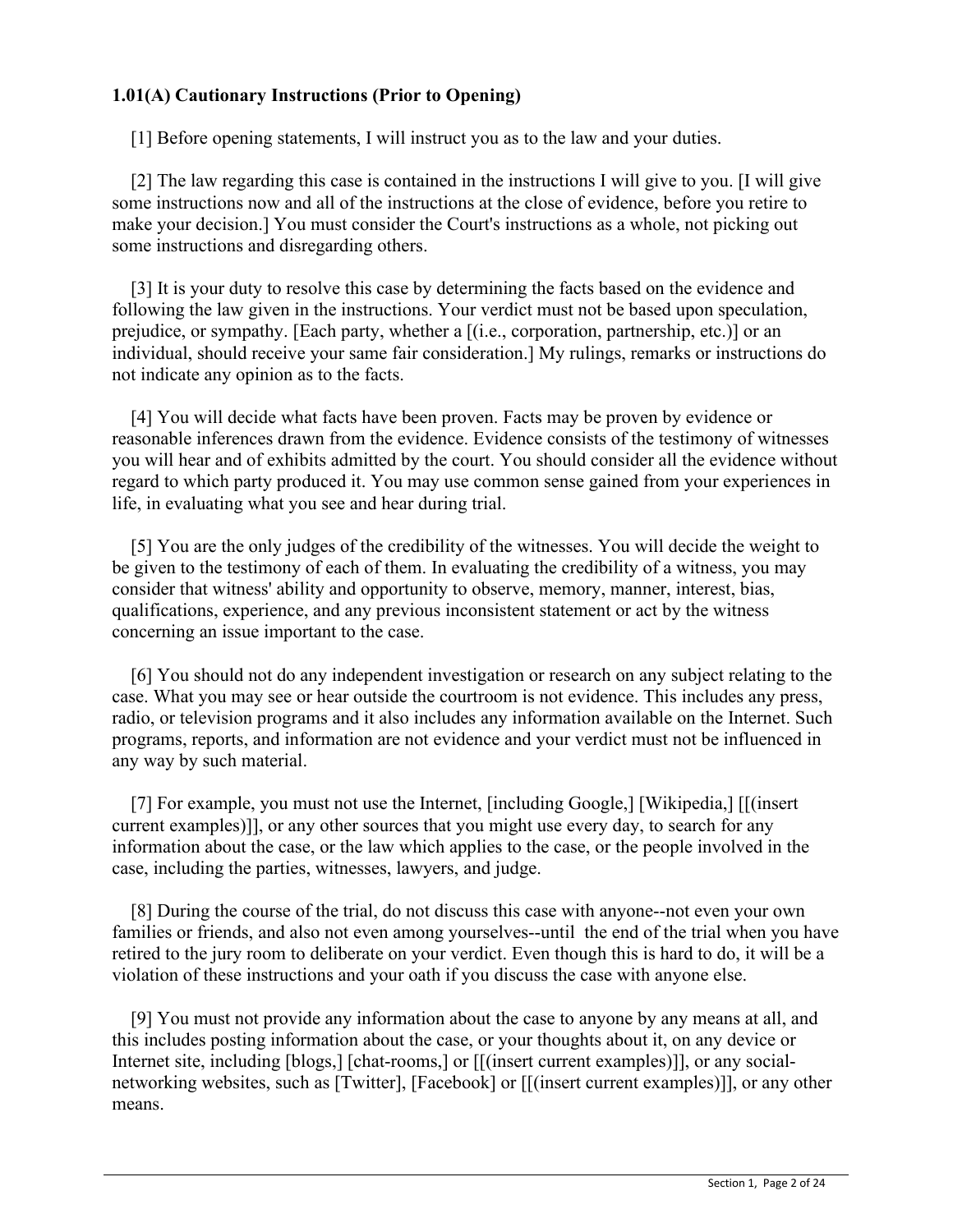[10] You cannot use any electronic devices or services to communicate about this case, including [cell-phones,] [smart-phones,] [lap-tops,] [the Internet,] [[(insert current examples)]] and any other tools of technology. The use of any such devices or services in connection with your duties is prohibited.

[11] The reason for these instructions is that your verdict must be based only on the evidence presented in this courtroom and the law I [provide][will provide] [have provided] to you in my instructions. It would be unfair to the parties and a violation of your oath to base your decision on information from outside this courtroom. If you become aware of any violation of these instructions, it is your legal duty to report this to me immediately.

 [12] Disobeying these instructions could cause a mistrial, meaning all of our efforts have been wasted and we would have to start over again with a new trial. If you violate these instructions you could be found in contempt of court.

[13] Pay close attention to the testimony as it is given. At the end of the trial you must make your decision based on what you recall of the evidence. You will not receive a written transcript of the testimony when you retire to the jury room.

 [14] An opening statement is what an attorney expects the evidence will be. A closing argument is given at the conclusion of the case and is a summary of what an attorney contends the evidence has shown. If any statement or argument of an attorney is not supported by the law or the evidence, you should disregard that statement or argument.

[15] During this trial, you may be permitted to ask questions of [certain] witnesses, but you must follow the procedures that I describe:

 If you have a question for a witness and you believe the answer would be helpful to you in understanding the case, then after the lawyers have completed their questions, but before that witness is excused, I will give you a chance to submit your question in writing.

 I will have you write your question on a piece of paper and hand it to the bailiff. [The court may now describe specific procedures to be used. See Comment for examples.] You should not write your name or juror number with the question. Also, you should not discuss your questions with your fellow jurors at this time.

 You may submit one or more questions or no question at all. It is up to you. Please keep in mind, though, that you should only ask a question if you think it is important to your ability to decide the issues in this case fairly. You should be sure you are asking a question and not making a comment. You should not use your questions to argue with a witness or to express opinions about a witness's testimony. Your role is to be an impartial fact-finder. The purpose of your question should be to clarify testimony that you have not understood or that has failed to address a factual question that you believe is important.

 After the bailiff has collected the pieces of paper and given them to me, I will decide whether the law allows the question to be asked of the witness. Not all questions can be asked or asked using the wording that was submitted. The rules of evidence might not permit me to ask your question. You shall not concern yourself with the reason for the exclusion or modification of any question submitted. If I cannot ask your question or if I rephrase it, please do not be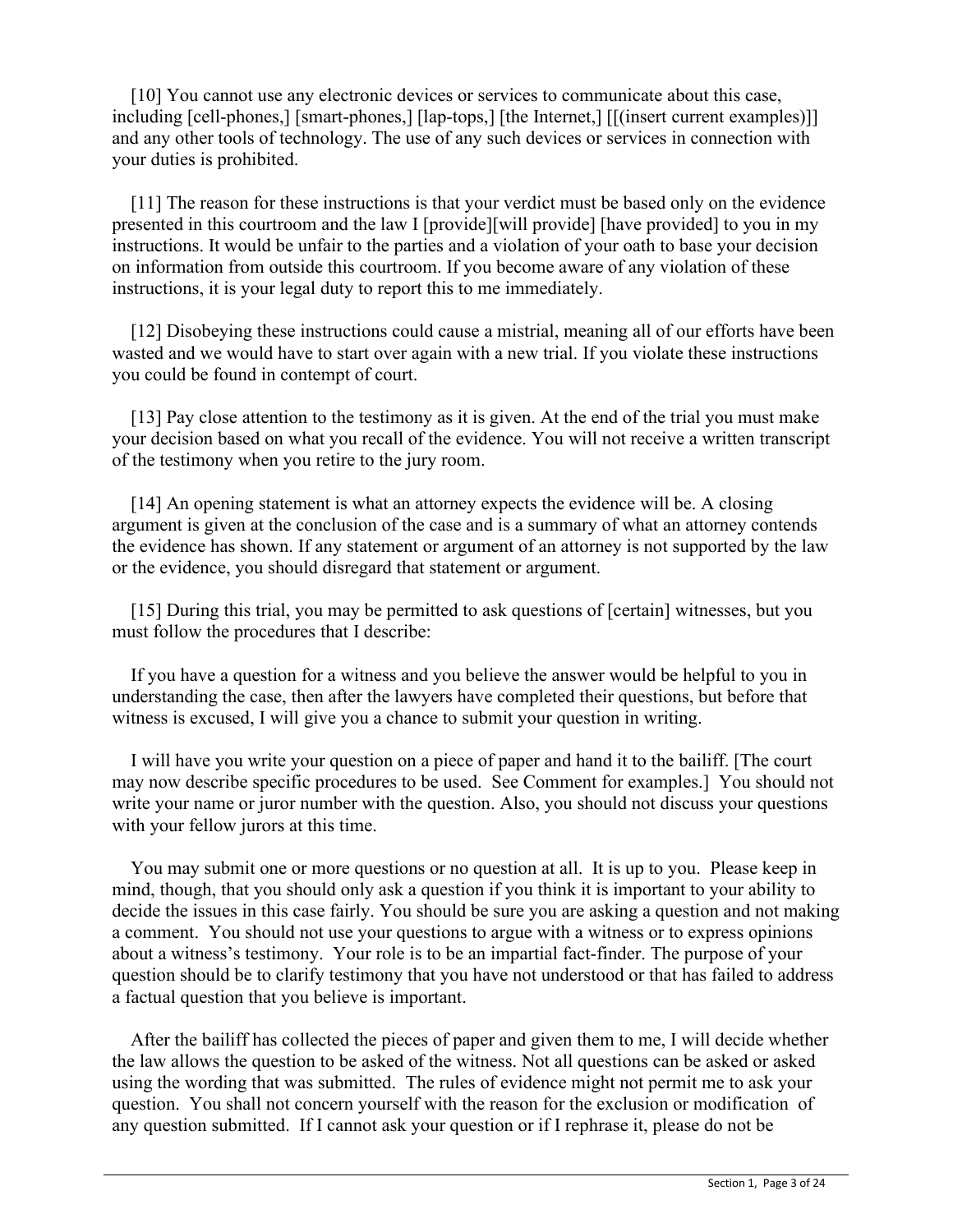offended and do not let it affect your judgment of the evidence or the witness in any way.

 If the question is allowed, I will ask the question of the witness and the attorneys may then ask some follow-up questions. Please do not speak directly to me, the lawyers, or the witnesses.

## **1.01(B) Cautionary Instructions (During Trial)**

 [1] Remember that you should not do any independent investigation or research on any subject relating to the case. What you may see or hear outside the courtroom is not evidence. This includes any press, radio, or television programs and it also includes any information available on the Internet. Such programs, reports, and information are not evidence and your verdict must not be influenced in any way by such material.

[2] You must not use the Internet, [including Google,] [Wikipedia,] [[(insert current examples)]], or any other sources that you might use every day, to search for any information about the case, or the law which applies to the case, or the people involved in the case, including the parties, witnesses, lawyers, and judge.

 [3] During the recess, do not discuss this case with anyone--not even your own families or friends, and also not even among yourselves--until at the end of the trial when you have retired to the jury room to deliberate on your verdict. Even though this is hard to do, it will be a violation of these instructions and your oath if you discuss the case with anyone else.

 [4] You must not provide any information about the case to anyone by any means at all, and this includes posting information about the case, or your thoughts about it, on any device or Internet site, including [blogs,] [chat-rooms,] or  $[[$ (insert current examples)]], or any socialnetworking websites, such as [Twitter], [Facebook] or [[(insert current examples)]], or any other means.

 [5] You cannot use any electronic devices or services to communicate about this case, including [cell-phones,] [smart-phones,] [lap-tops,] [the Internet,] [[(insert current examples)]] and any other tools of technology. The use of any such devices or services in connection with your duties is prohibited.

 [6] The reason for these instructions is that your verdict must be based only on the evidence presented in this courtroom and the law I [will provide] [have provided] to you in my instructions. It would be unfair to the parties and a violation of your oath to base your decision on information from outside this courtroom. You should feel free to remind each other that your verdict is to be based only on the evidence admitted in court and that you cannot use information from any other sources. If you become aware of any violation of these instructions, it is your legal duty to report this to me immediately.

## **1.01(C) Cautionary Instructions (After Closing)**

 [1] Now that the evidence has concluded, I will instruct you as to the law and your duties. Once you retire to the jury room, you must first select a foreperson.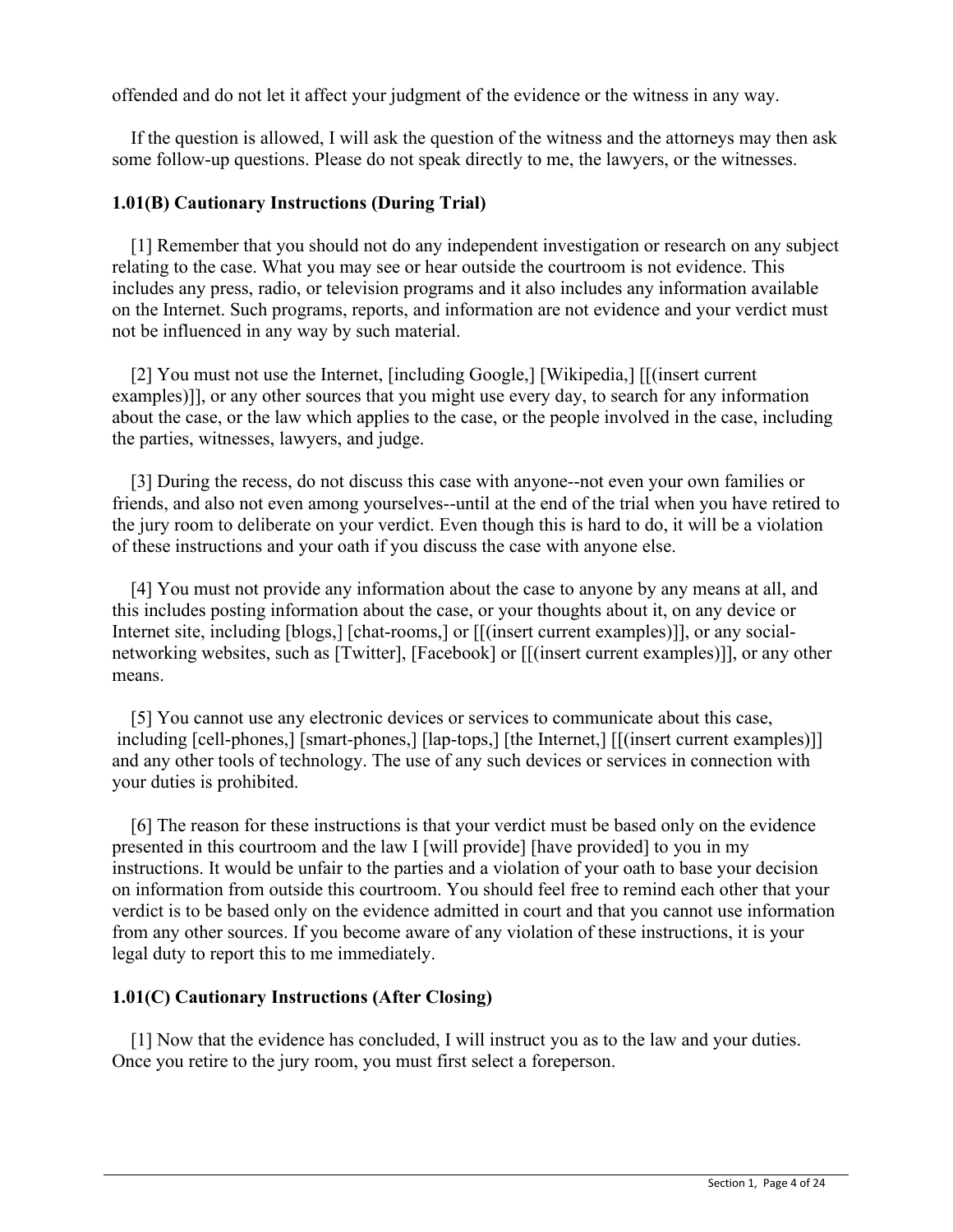[2] The law regarding this case is contained in the instructions I will give to you. You must consider the Court's instructions as a whole, not picking out some instructions and disregarding others.

 [3] It is your duty to resolve this case by determining the facts based on the evidence and following the law given in the instructions. Your verdict must not be based upon speculation, prejudice, or sympathy. [Each party, whether a [(i.e., corporation, partnership, etc.)] or an individual, should receive your same fair consideration.] My rulings, remarks or instructions during trial do not indicate any opinion as to the facts.

 [4] You will decide what facts have been proven. Facts may be proven by evidence or reasonable inferences drawn from the evidence. Evidence consists of the testimony of witnesses you have heard and of exhibits admitted by the court. You should consider all the evidence without regard to which party produced it. You may use common sense gained from your experiences in life, in evaluating what you have seen and heard during trial.

 [5] You are the only judges of the credibility of the witnesses who testified. You must decide the weight to be given to the testimony of each of them. In evaluating the credibility of a witness, you may consider that witness' ability and opportunity to observe, memory, manner, interest, bias, qualifications, experience, and any previous inconsistent statement or act by the witness concerning an issue important to the case.

 [6] During your deliberations, you should not do any independent investigation or research on any subject relating to the case. What you may have seen or heard outside the courtroom is not evidence. This includes any press, radio, or television programs and it also includes any information available on the Internet. Such programs, reports, and information are not evidence and your verdict must not be influenced in any way by such material.

 [7] For example, during your deliberations, you must not use the Internet, [including Google,] [Wikipedia,] [[(insert current examples)]], or any other sources that you might use every day, to search for any information about the case, or the law that applies to the case, or the people involved in the case, including the parties, witnesses, lawyers, and judge.

 [8] During the course of your deliberations, do not discuss this case with anyone--not even your own families or friends. Even though this is hard to do, it will be a violation of these instructions and your oath if you discuss the case with anyone else other than your fellow jurors.

 [9] You must not provide any information about the case or your deliberations to anyone by any means at all, and this includes posting information about the case, your thoughts about it, or the deliberations of the jury on any device or Internet site, including [blogs,] [chat-rooms,] or [[(insert current examples)]], or any social-networking websites, such as [Twitter], [Facebook] or [[(insert current examples)]], or any other means.

[10] You cannot use any electronic devices or services to communicate about this case and this includes [cell-phones,] [smart-phones,] [lap-tops,] [the Internet,] [[(insert current examples)]] and any other tools of technology. The use of any such devices or services in connection with your duties is prohibited.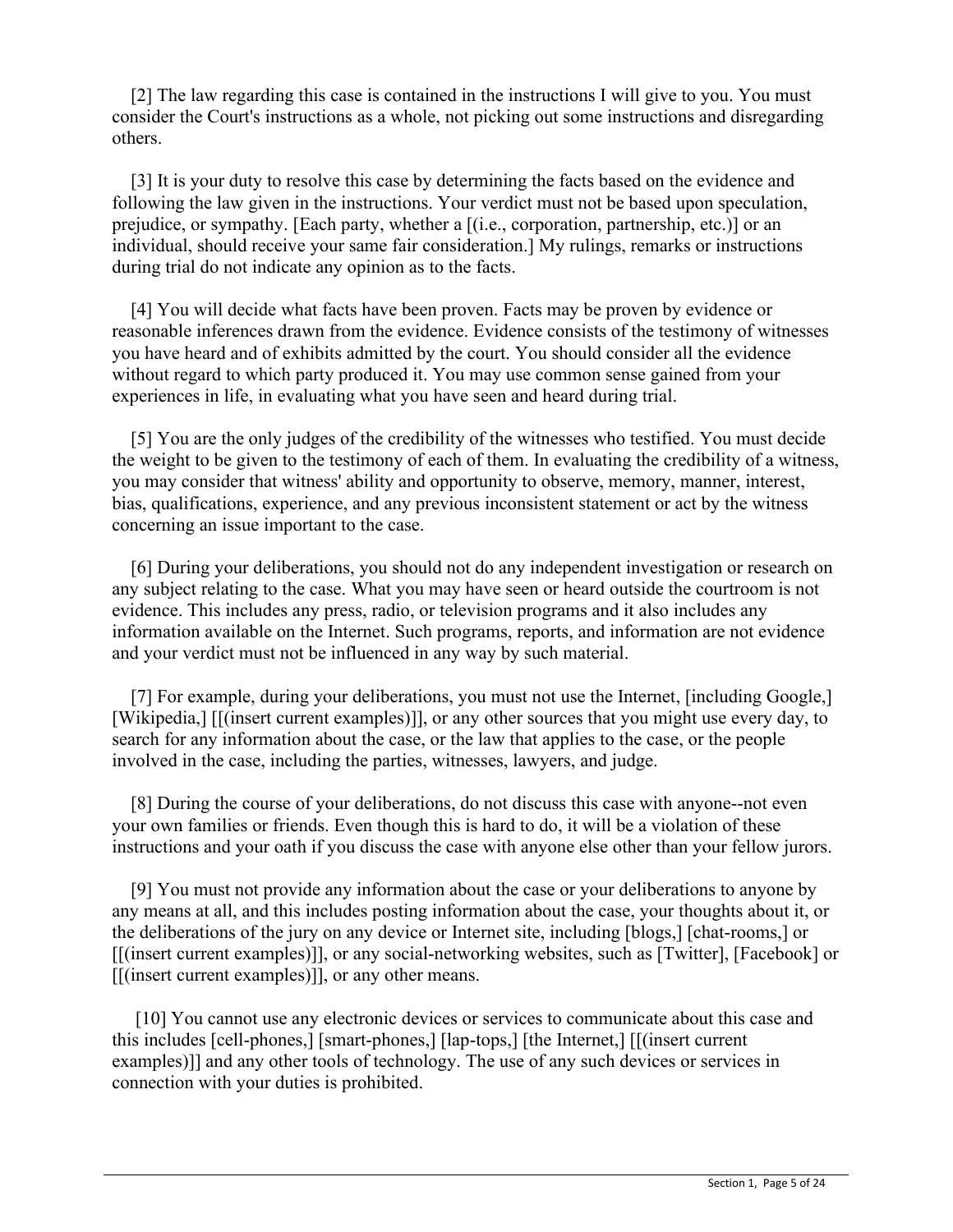[11] The reason for these instructions is that your verdict must be based only on the evidence presented in this courtroom and the law I [will provide] [have provided] to you in my instructions. It would be unfair to the parties and a violation of your oath to base your decision on information from outside this courtroom. You should feel free to remind each other that your verdict is to be based only on the evidence admitted in court and that you cannot use information from any other sources. If you become aware of any violation of these instructions, it is your legal duty to report this to me immediately.

 [12] Disobeying these instructions could cause a mistrial, meaning all of our efforts have been wasted and we would have to start over again with a new trial. If you violate these instructions you could be found in contempt of court.

 [13] The opening statements, given at the start of this trial, were what the attorneys expected the evidence to be. The closing arguments, given at the conclusion of the case, were a summary of what the attorneys contend the evidence has shown. If any statement or argument of an attorney is not supported by the law or the evidence, you should disregard that statement or argument.

 *Instruction, Notes on Use and Comment revised January 2011 and Notes on Use subsequently revised August 2018; [15] Instruction and Notes on Use on 1.01 [15] approved June 2012 and [15] Comment approved June 2012. Instruction, Notes on Use and Comment revised June 2019.*

## **Notes on Use**

Some trial judges give cautionary instructions at the beginning of the trial; some give them at the close of the trial before the deliberations; and some give them throughout the trial. Although the trial judge has discretion as to when to give cautionary instructions, the committee suggests that cautionary instructions 1.01(A) [1]- [15] should be given at the beginning of the trial, 1.01(B) [1]-[6] should be given during the trial, and  $1.01(C)$  [1]-[13] should be given at the end of the trial..

Pursuant to Rule 243, the trial judge may also give any or all of the substantive instructions to be given to the jury both before and after the trial. The Committee makes no recommendation as to whether substantive instructions should be given at the beginning of trial. However, if given at the beginning of trial, the instructions must also be read at the close of the trial. Supreme Court Rule 239(d).

Whenever the news media will be or has been present at any portion of the trial, the judge shall give IPI 1.09A at the beginning of the trial when other cautionary instructions are given, and shall give IPI 1.09B before the jury begins its deliberations.

For any of the cautionary instructions that refer to particular forms of technology, such as 1.01(A) [7], [9] and [10], judges should feel free to add new examples as they become available.

The numbers in the brackets preceding each paragraph refer to the Comments and Notes on Use following the instruction and should not be included when the instruction is given. The instruction, with brackets removed, should be given as a single instruction.

As to 1.01(A) [15], on April 3, 2012, the Illinois Supreme Court adopted Rule 243, which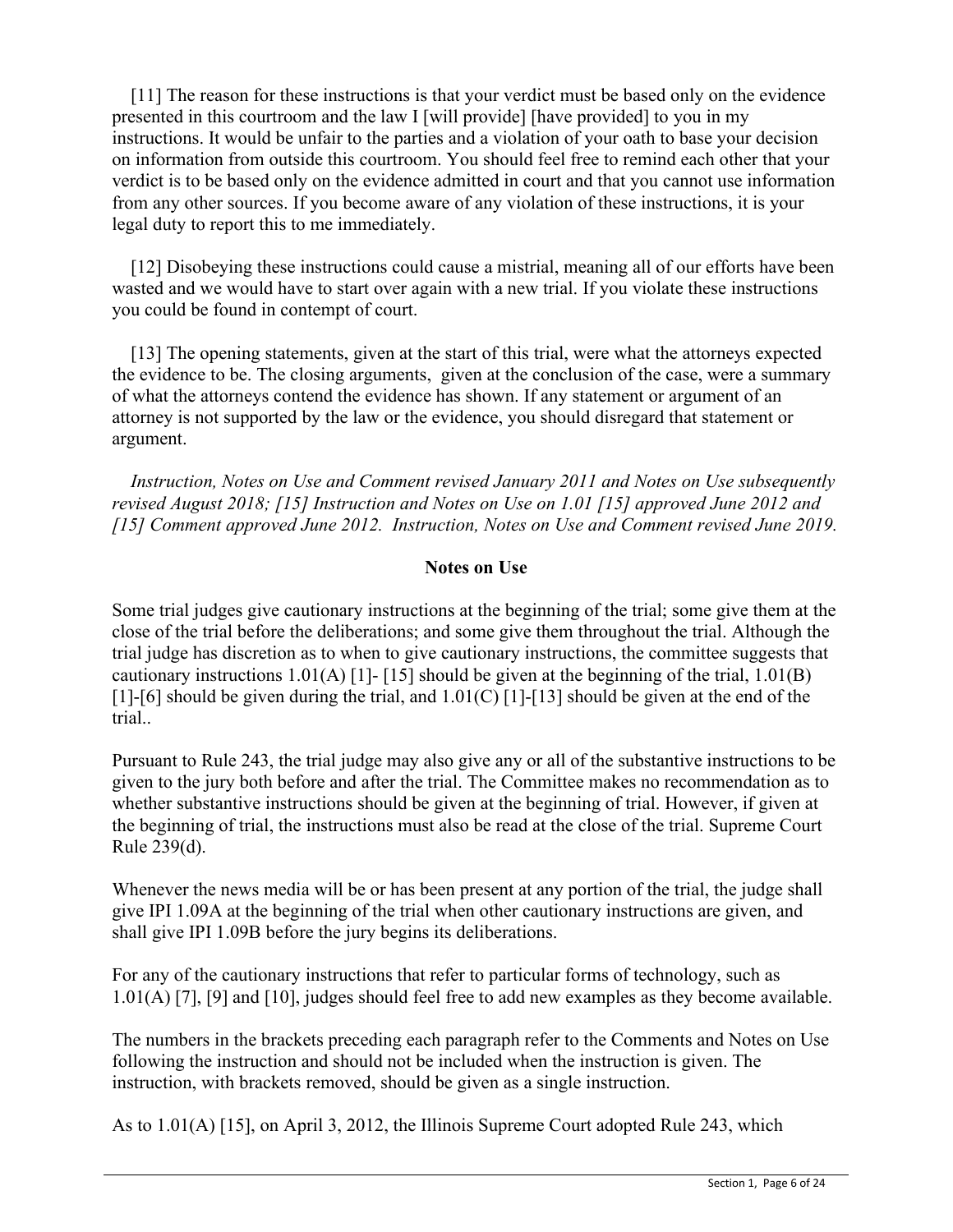explicitly authorizes judges to allow jurors to submit written questions to certain or all witnesses in civil jury trials in Illinois. The rule outlines the procedures to be followed, *see* Supreme Court Rule 243, but makes clear that the trial judge has discretion whether to permit questions. *See* Committee Comments to Supreme Court Rule 243.

Although Rule 243 identifies certain procedures for the submission of juror questions to witnesses, it also indicates that trial judges are free to work out the details of the procedures on their own. *See id.* The Comment provides approaches that other judges have tried to ensure that jurors feel comfortable asking questions.

Rule 243 also makes clear that the judge will review the questions outside of the presence of the jury, read each question for the record, and hear objections, if any, from the lawyers. The judge will rule on whether the question can be asked, including any rephrasing of the question. If the question can be asked, then the judge will ask it and instruct the witness to answer only the question asked. The lawyers will have a chance to ask follow-up questions of the witness limited to the scope of the new testimony.

# **Comment for 1.01(A)**

# **[1] Comment**

This instruction incorporates former IPI 3.01. This Comment also applies to  $1.01(C)[1]$ .

# **[2] Comment**

This instruction tells the jury that the source of the law it will apply to the case is the court's instructions. The instruction cautions the jury against capriciously selecting one of several statements of the law and using it in their deliberations out of context with the whole charge. *Henderson v. Shives*, 10 Ill.App.2d 475, 488; 135 N.E.2d 186, 192 (2d Dist. 1956). This Comment also applies to  $1.01(C)[2]$ .

# [**3] Comment**

In conjunction with paragraph [1], the last sentence of paragraph [3] incorporates former IPI 3.01 and adds to the existing language of IPI 1.01.

Since the remarks and rulings of the trial judge may erroneously be interpreted by the jury as comments on the evidence, this instruction is proper. An instruction using similar language was approved in *North Chicago St. R. Co. v. Kaspers*, 186 Ill. 246, 250, 57 N.E. 849, 851 (1900).

The primary function of the jury is to apply the law to the facts of the case. *Guidani v. Cumerlato*, 59 Ill.App.2d 13, 36-37, 207 N.E.2d 1, 12 (5th Dist. 1965); *Rikard v. Dover Elevator Co*., 126 Ill.App.3d 438, 440, 81 Ill.Dec. 686, 687, 467 N.E.2d 386, 387 (5th Dist. 1984). Informing jurors that they are to find the facts from the evidence, and then to apply the law to those facts, has been held to be a very good statement of the law. *Eckels v. Hawkinson*, 138 Ill.App. 627, 633-34 (1st Dist.1908).

Verdicts should not be influenced by sympathy or prejudice. See *Garbell v. Fields*, 36 Ill.App.2d 399, 403-404, 184 N.E.2d 750, 752 (1st Dist.1962)), where this instruction was approved. The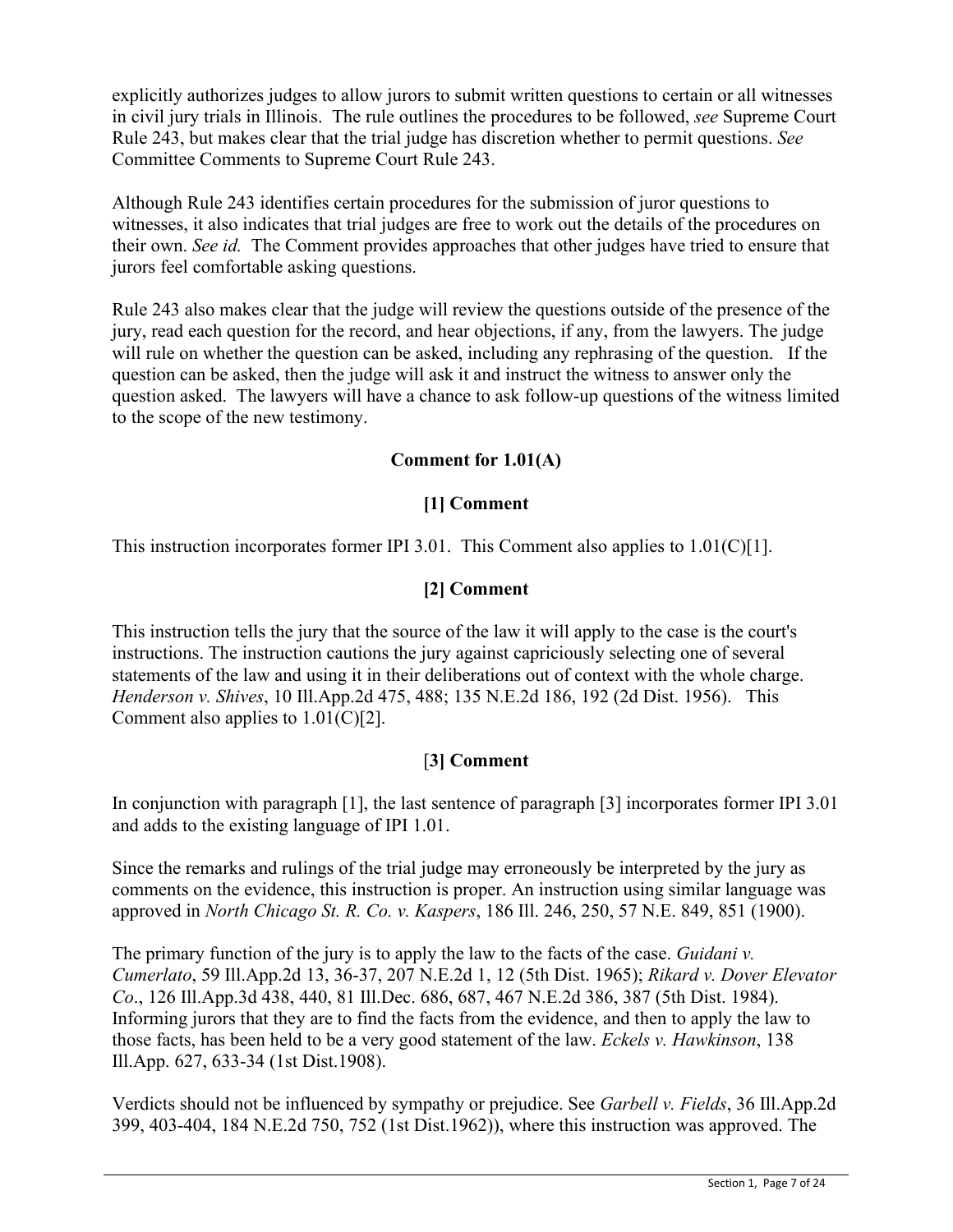prohibition against sympathy or prejudice is equally applicable to both parties. Moreover, it is sufficient to caution the jury once against allowing sympathy and prejudice to enter into their consideration of the case. The practice of repeatedly warning the jury against sympathy or prejudice in connection with each facet of the case is not favored. A simple statement on the subject of sympathy, such as the one contained in this instruction, was suggested in *Keller v. Menconi*, 7 Ill.App.2d 250, 256, 129 N.E.2d 341, 344 (1st Dist.1955). As to the caution against deciding a case on the basis of speculation, see *Koris v. Norfolk & West. Rwy. Co*., 30 Ill.App.3d 1055, 1060, 333 N.E.2d 217, 221 (1st Dist.1975).

A jury should be informed that a corporation is to be treated no differently from an individual. *Chicago Union Traction Co. v. Goulding*, 228 Ill. 164, 165, 81 N.E. 833, 833 (1907).

This Comment also applies to 1.01(C)[3].

# **[4] Comment**

This instruction states the familiar principle that once evidence is admitted, it is in the case for all purposes and every party is entitled to the benefit of the evidence whether produced by him or his adversary. *Morris v. Cent. W. Cas. Co*., 351 Ill. 40, 47, 183 N.E. 595, 598 (1932); *Dudanas v. Plate*, 44 Ill.App.3d 901, 909, 3 Ill.Dec. 486, 492, 358 N.E.2d 1171, 1178 (1st Dist.1976); *Dessen v. Jones*, 194 Ill.App.3d 869, 873, 141 Ill.Dec. 595, 597, 551 N.E.2d 782, 784 (4th Dist.1990); *Wagner v. Zboncak*, 111 Ill.App.3d 268, 272, 66 Ill.Dec. 922, 925, 443 N.E.2d 1085, 1088 (2d Dist.1982).

Because jurors have been told it is their duty to determine the facts from evidence produced in open court, it is also proper to inform them that they may rely on their experiences and observations. *Steinberg v. N. Ill. Tel. Co*., 260 Ill.App. 538, 543 (2d Dist.1931); *Kerns v. Engelke*, 54 Ill.App.3d 323, 331, 369 N.E.2d 1284, 1290, 12 Ill.Dec. 270, 276 (5th Dist.1977), *aff'd in part and rev'd in part on other grounds*, 76 Ill.2d 154, 390 N.E.2d 859, 28 Ill.Dec. 500 (1979); *Baird v. Chi. B & Q R.R. Co*., 63 Ill.2d 463, 473, 349 N.E.2d 413, 418 (1976); *Klen v. Asahi Pool, Inc*., 268 Ill.App.3d 1031, 1044, 643 N.E.2d 1360, 1369, 205 Ill.Dec. 753, 762 (1st Dist.1994).

This Comment also applies to  $1.01(C)[4]$ .

# **[5] Comment**

The comprehensive instruction in former IPI 2.01, discussing factors to consider in judging the credibility of witnesses, was approved in *Lundquist v. Chi. Rys. Co*., 305 Ill. 106, 112-13, 137 N.E. 92, 94 (1922); *People v. Goodrich*, 251 Ill. 558, 566, 96 N.E. 542 545-46 (1911). Use of the instruction was found to save a verdict from impeachment in *Waller v. Bagga*, 219 Ill.App.3d 542, 547-48, 579 N.E.2d 1073, 1076, 162 Ill.Dec. 259, 262 (1st Dist.1991). Use of the instruction in *Sobotta v. Carlson*, 65 Ill.App.3d 752, 754, 382 N.E.2d 855, 857, 22 Ill.Dec. 465, 467 (3d Dist.1978), helped sustain a verdict in which the jury rejected uncontradicted testimony of a witness the jury had apparently found not credible.

When there has been evidence of prior inconsistent statements by a witness or witnesses, an instruction concerning impeachment by such statements should be given. *Sommese v. Maling Bros. Inc*., 36 Ill.2d 263, 269, 222 N.E.2d 468, 471 (1966); *see also Dep't of Conservation v.*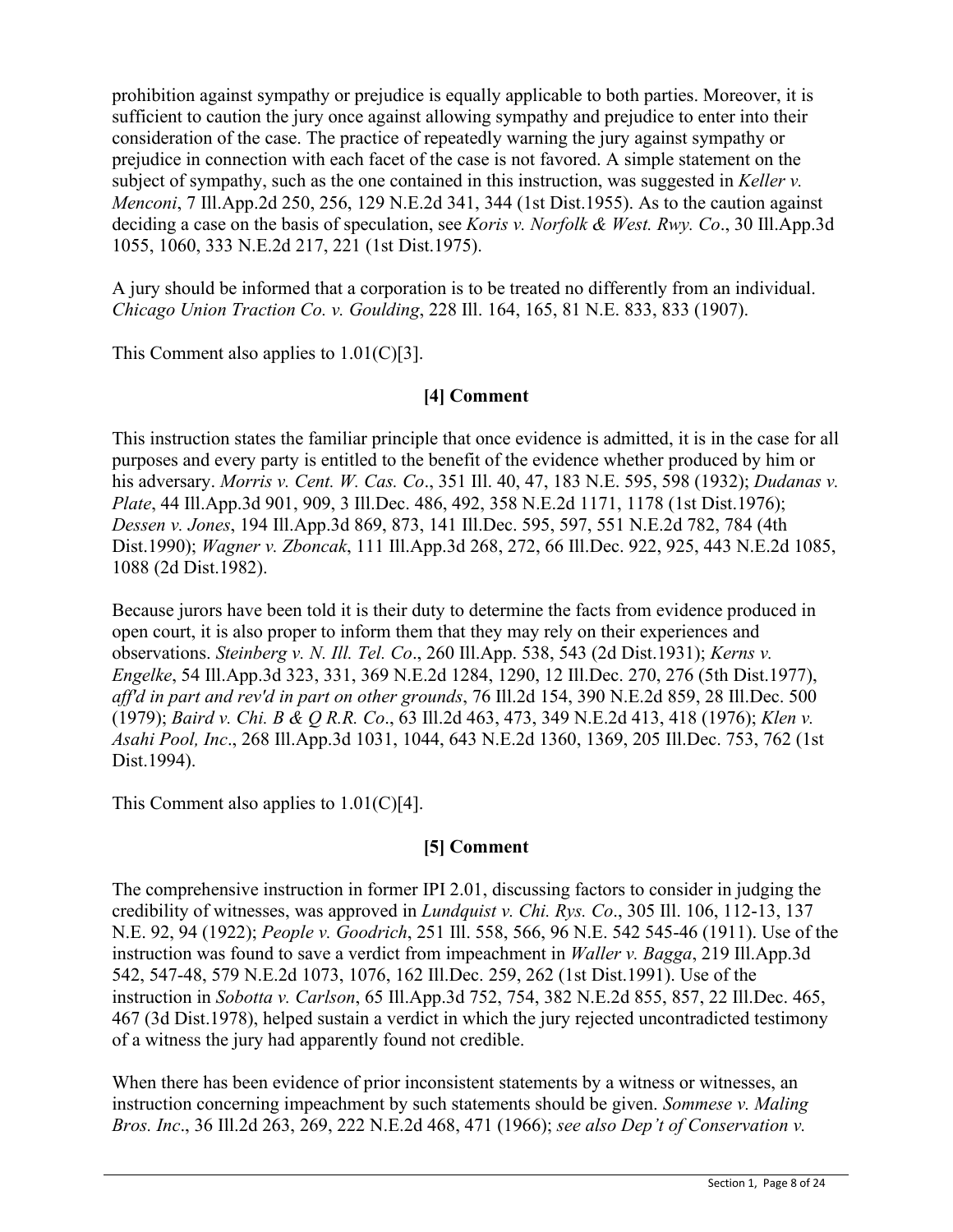*Strassheim*, 92 Ill.App.3d 689, 692-95, 415 N.E.2d 1346, 1348-49, 1352, 48 Ill.Dec. 62, 64-65, 68 (2d Dist.1981); *Hall v. Nw. Univ. Med. Clinics*, 152 Ill.App.3d 716, 504 N.E.2d 781, 786, 105 Ill. Dec. 496, 501 (1st Dist.1987). This instruction does not use personal pronouns and thereby avoids the error identified in *Wolf v. Chicago*, 78 Ill.App.2d 337, 341, 223 N.E.2d 231, 233 (1st Dist.1966).

This Comment also applies to 1.01(C)[5].

# **[6] Comment**

While the criminal precedents relating to publicity have their origins in the Sixth Amendment, *see Gentile v. State Bar of Nevada*, 501 U.S. 1030 (1991); *U.S. v. Thomas*, 463 F.2d 1061, 1063- 64 (7th Cir. 1972), parallel protection under the Seventh Amendment may be available to civil litigants. *See Gutierrez-Rodrigues v. Cartagena*, 882 F.2d 553, 570 (1st Cir. 1989) (implying that trial publicity can lead to a mistrial if it interferes with "the Seventh Amendment right to a civil trial by an impartial jury"); *see generally Haley v. Blue Ridge Transfer Co*., 802 F.2d 1532, 1535 (4th Cir. 1986), citing *McCoy v. Goldston*, 652 F.2d 654, 656 (6th Cir. 1981) ("The right to an impartial jury in civil cases is inherent in the Seventh Amendment's preservation of a 'right to trial by jury' and the Fifth Amendment's guarantee that 'no person shall be denied life, liberty or property without due process of law.'").

A jury or juror may not conduct experiments or view extraneous information not offered into evidence that will have the effect of putting them in possession of evidence not offered at trial. *People v. White*, 365 Ill. 499, 514, 6 N.E.2d 1015, 1022 (1937); *Gertz v. Bass*, 59 Ill.App.2d 180, 183, 208 N.E.2d 113, 115 (1st Dist. 1965). However, not every instance in which extraneous or unauthorized information reaches the jury results in error so prejudicial so as to require reversal. *People v. Holmes*, 69 Ill.2d 507, 519, 372 N.E.2d 656, 661, 14 Ill.Dec. 460, 465 (1978). The losing party need not prove actual prejudice from the juror's use of extraneous information, but only that the unauthorized information related directly to an issue in the case and may have improperly influenced the verdict. *Id.* The prevailing party then has the burden to demonstrate that no injury or prejudice resulted. *Id.* Because the actual effect of the extraneous information on the minds of the jury cannot be proved, the standard to be applied is whether the conduct involved such a probability that prejudice would result that it is to be deemed inherently lacking in due process. *People v. Holmes*, 69 Ill.2d 507, 514, 372 N.E.2d 656, 659, 14 Ill.Dec. 460, 465- 66 (1978).

Improper experimentation or improper extraneous information obtained or accessed by jurors that resulted in a new trial includes: jury members attempting to perfectly trace signatures, where an almanac relating to a specific issue in the case was referenced by a juror and then discussed with the other jurors, where a bailiff gave jurors a copy of Webster's Dictionary that they requested in order to look up definitions of key elements in a case, where a juror visited the intersection where the accident in question had occurred, diagrammed the intersection and then brought the diagram back to the jury room to discuss with the other juror members, and where jurors went to a shoe store to inspect the various heels of shoes for the purpose of ascertaining trade design in a case where defendant's foot prints were at issue. *People v. White*, 365 Ill. 499, 514, 6 N.E.2d 1015, 1022 (1937); *Haight v. Aldridge Elec. Co*., 215 Ill.App.3d 353, 368, 575 N.E.2d 243, 253, 159 Ill.Dec. 14, 17 (2d Dist. 1991); *Gertz v. Bass*, 59 Ill.App.2d 180, 182, 208 N.E.2d 113, 115 (1st Dist. 1965); *People v. Holmes*, 69 Ill.2d 507, 510, 372 N.E.2d 656, 657, 14 Ill.Dec. 460, 461 (1978).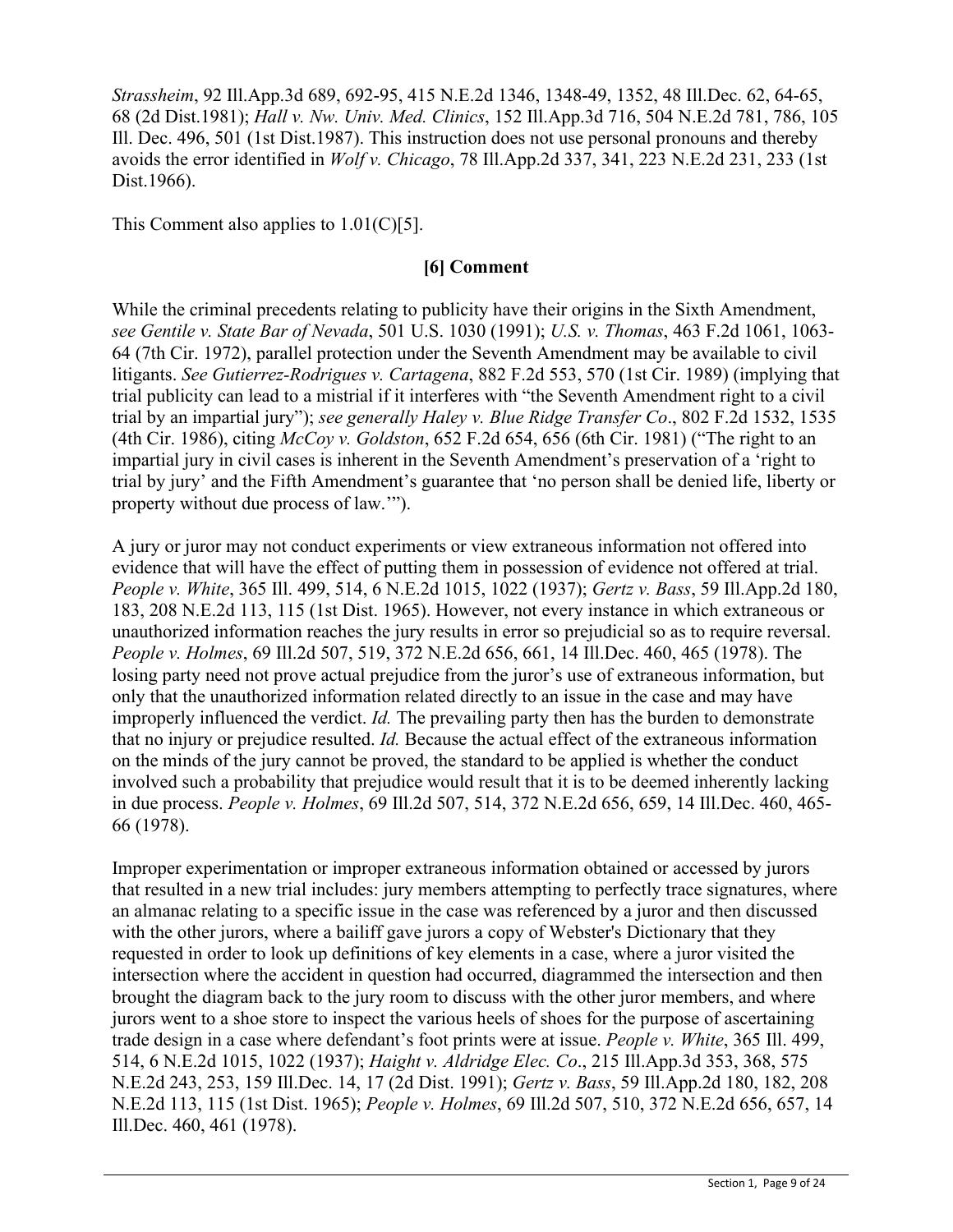This Comment also applies to  $1.01(B)[1] \& 1.01(C)[6]$ .

# **[7] Comment**

A growing number of states now have jury instructions that specifically inform jurors that they cannot use the Internet to conduct research about the trial or the people involved in the trial. If the instruction is not specific, jurors might mistakenly believe that they are permitted to conduct online research, as they would in their jobs or their private lives. See Tricia R. Deleon & Janelle S. Forteza, *Is Your Jury Panel Googling During the Trial?*, Advocate, Fall 2010, at 36, 38 (recognizing that one solution to stop jurors from using the Internet to do research about the trial is for judges to give more specific jury instructions).

This Comment also applies to  $1.01(B)[2] \& 1.01(C)[7]$ .

# **[8] Comment**

The practice of instructing jurors not to discuss the case until deliberation is widespread. *See, e.g.*, Cautionary and General Opening Remarks to Jury--Civil.

This Comment also applies to  $1.01(B)[3] \& 1.01(C)[8]$ .

# **[9] Comment**

The U.S. Judicial Conference published a very specific set of Model Jury Instructions prohibiting the use of electronic technology for researching or communicating about a case. The model instructions, designed for U.S. district court judges and available at www.uscourts.gov/newsroom/2010/DIR10-018.pdf, "precisely catalogue" what jurors must refrain from doing with the idea that this approach "'would help jurors better understand and adhere to the scope of the prohibition.'" The Third Branch, *Committee Suggests Guidelines for Juror Use of Electronic Communication Technologies*, at http://www.uscourts.gov/ttb/2010- 04/article05.cfm (quoting Judge Julie A. Robinson's letter of transmittal). Other judges are not only being specific and proactive in their instructions, but also they are "instructing the jurors early and often, including during orientation and voir dire." Judge Herbert B. Dixon, Jr., *Guarding Against the Dreaded Cyberspace Mistrial and Other Internet Trial Torpedoes*, Judges J., Winter 2010, at 37, 39.

This Comment also applies to  $1.01(B)[4] \& 1.01(C)[9]$ .

# **[10] Comment**

The use of Web search engines, wireless handheld devices, and Internet-connected multimedia smart-phones by jurors in any given case has the potential to cause a mistrial. It is critical to the administration of justice that these electronic devices not play any role in the decision making process of jurors. For a recent case in which the jury foreperson used a smart- phone to look up definitions of "prudent" and "prudence," see *Jose Tapenes v. State*, 43 So.3d 159, 2010 Fla.App.LEXIS 13390 (Sept. 8, 2010).

This Comment also applies to  $1.01(B)[5] \& 1.01(C)[10]$ .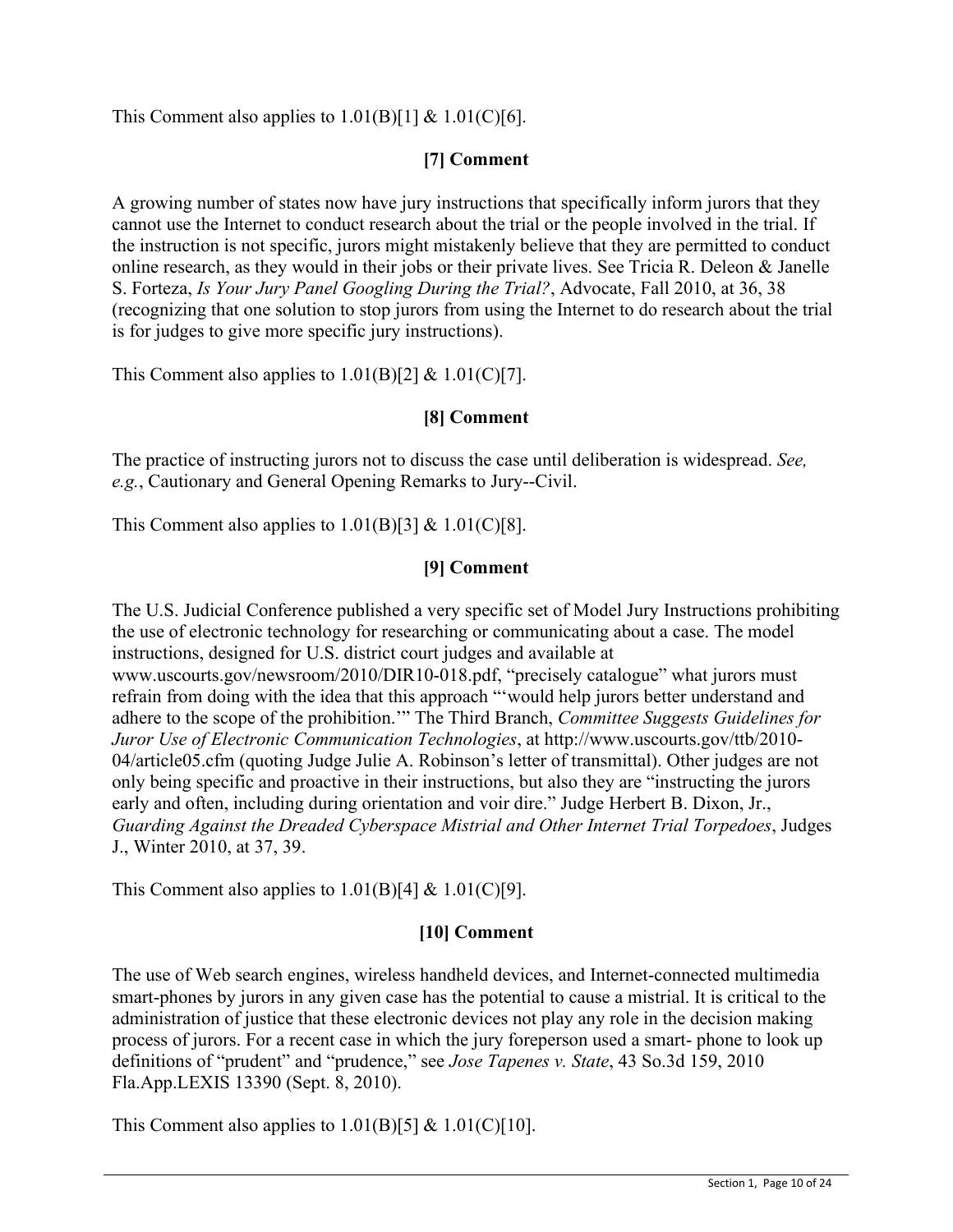# **[11] Comment**

Courts need to explain to jurors why it is so important that they decide the case based on the evidence admitted in court and not on information gleaned outside the courtroom. Jurors are more likely to follow the court's admonition if they understand the reasons for it. See, e.g., Susan MacPherson & Beth Bonora, *The Wired Juror*, Unplugged, Trial, Nov. 2010, at 40, 42 ("Social science research on persuasion has demonstrated that compliance can be measurably increased by simply adding the word 'because' and some type of explanation.").

This Comment also applies to  $1.01(B)[6] \& 1.01(C)[11]$ .

# **[12] Comment**

There have been numerous examples in other states of jurors who conducted online research and the result was a mistrial and the need for a new trial. For example, in one case in South Dakota, a juror had used Google before voir dire to see if the defendant seatbelt manufacturer had been sued for the alleged defect in the past. *See Russo v. Takata Corp.*, 2009 S.D. 83, 774 N.W.2d 441, 2009 S.D. LEXIS 155. The juror informed several other jurors during deliberations that he had conducted a Google search and had not found any prior lawsuits against the defendant. The jury found for defendant on plaintiff's claim. Plaintiff filed a motion for a new trial based on alleged juror misconduct. The trial court granted the motion, and it was affirmed on appeal. In a case from Maryland, a murder conviction was overturned because jurors had consulted Wikipedia for explanations of certain scientific terms. *See* Dixon, *supra*, at 37-38.

When jurors have shared their views online about an on-going trial, they have been removed from the jury and personally penalized. For example, one juror who offered her view on Facebook that the defendant was guilty even though the trial had not ended, was removed from the jury, fined, and required to write an essay. See Ed White, *Judge Punishes Michigan Juror for Facebook Post*, Associated Press, Sept. 2, 2010.

This Comment also applies to 1.01(C)[12].

# **[13] Comment**

In current trial practice, jurors occasionally request transcripts of the testimony during their deliberations and are disappointed to learn their requests may not be honored. Absent special circumstances, within the court's discretion, transcripts are not provided to jurors. To facilitate responsible fact-finding by the jury, the committee recommends that the jury be instructed that they will not receive a transcript at the outset of the trial.

# **[14] Comment**

Occasionally lawyers argue matters that are within their personal knowledge but are not of record, or, in the heat of forensic attack, will make statements not based on the evidence. Ordinarily this is objected to and request is made to instruct the jury to disregard the statement, but it is impossible or impractical to object to every such statement. It is therefore proper to inform the jury that arguments and statements of counsel not based on the evidence should be disregarded. *Rapacki v. Pabst*, 80 Ill.App.3d 517, 522, 400 N.E.2d 81, 85, 35 Ill.Dec. 944, 948 (1st Dist. 1910); *Randall v. Naum*, 102 Ill.App.3d 758, 760-61, 430 N.E.2d 323, 325, 58 Ill.Dec.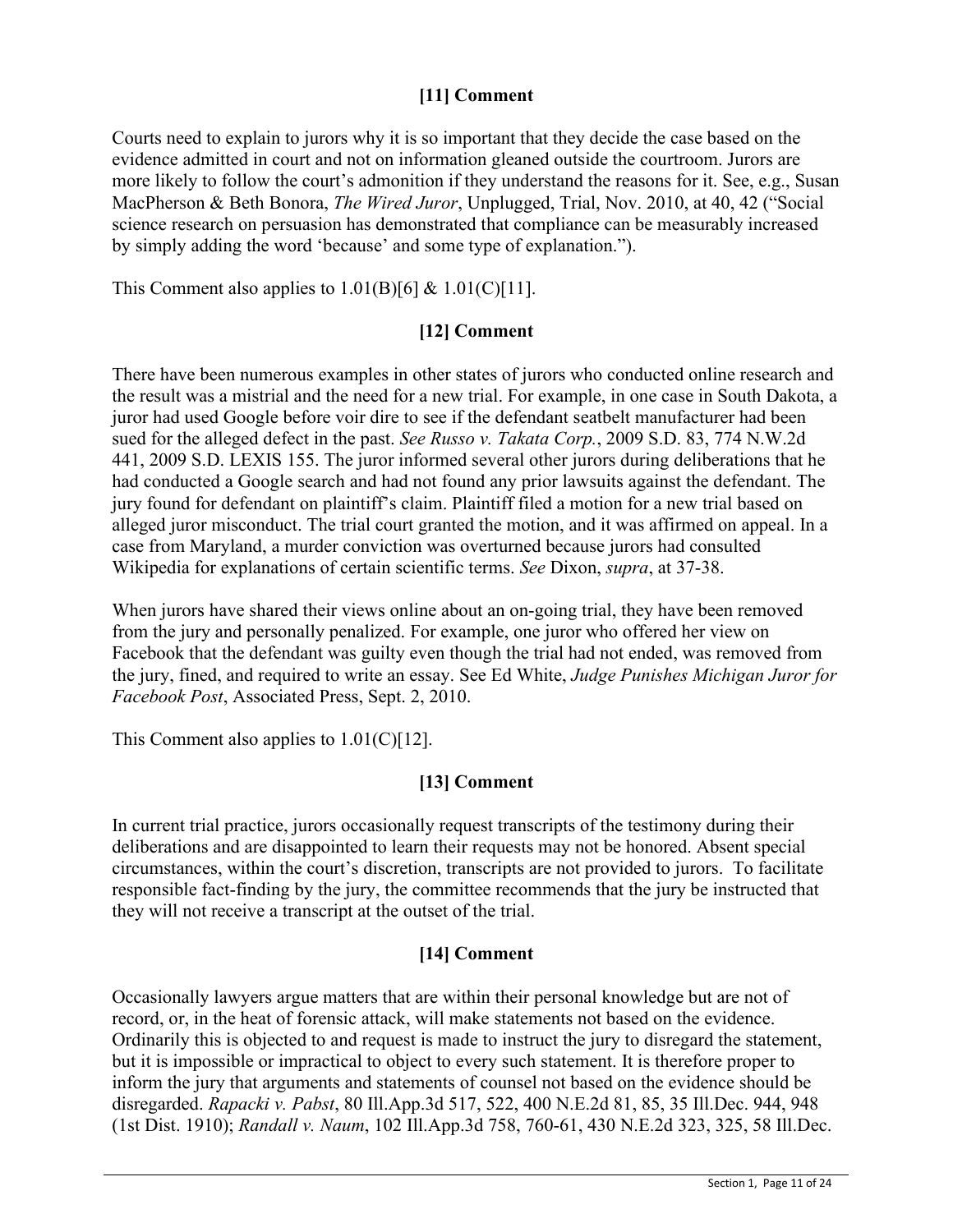# 381, 383 (1st Dist. 1981).

This Comment also applies to 1.01(C)[13].

# **[15] Comment**

This instruction is based on Illinois Supreme Court Rule 243, which was adopted on April 3, 2012, and is effective as of July 1, 2012. Prior to this rule, there was no rule in Illinois that explicitly permitted or prohibited jurors from submitting written questions to witnesses. Early cases in Illinois held that juror questions were permissible. *See Chi. Hansom Cab Co. v. Havelick*, 22 N.E. 797, 797 (Ill. 1889); *Chi., Milwaukee & St. Paul R.R. Co. v. Krueger*, 23 Ill. App. 639, 643, 1887 Ill. App. LEXIS 74 (1st Dist. 1887). More recently, some judges in Illinois believed that courts had inherent power to permit such questions, see Hon. Warren D. Wolfson, An *Experiment in Juror Interrogation of Witnesses*, CBA REC., Feb. 1987, at 13, 14, but others were awaiting a rule. Accordingly, the Illinois Supreme Court adopted a rule that makes clear that judges can permit jurors to submit written questions to certain or all witnesses.

In doing so, Illinois joins a number of other states and federal courts that permit this practice. *See, e.g.*, Gregory E. Mize & Paula Hannaford-Agor, *Jury Trial Innovations Across America: How We Are Teaching and Learning from Each Other*, 1 J. COURT INNOVATION 189, 214 (2008) (noting that many states permit juror questions); Eugene A. Lucci, *The Case for Allowing Jurors to Submit Written Questions*, 89 JUDICATURE 16, 16 (2005) ("At least 30 states and the District of Columbia permit jurors to question witnesses. . . . Every federal circuit that has addressed the issue of juror questioning of witnesses agrees that it is a practice that should be left entirely within the court's discretion."); Bruce Pfaff, John L. Stalmack & Nancy S. Marder, *The Right to Submit Questions to Witnesses*, CBA REC., May 2009, at 36, 39 (providing a survey of state court decisions and federal courts of appeals decisions indicating jurisdictions that permit juror questions). As the Rules Committee recognized, see Committee Comments to Supreme Court Rule 243, courts in other jurisdictions have moved in this direction because jurors benefit from the opportunity to ask questions, and lawyers and judges who actually have experience with juror questions typically support the practice. Most importantly, juror questions help jurors to understand what they see and hear during the trial. They provide jurors with an opportunity to clarify testimony that might have caused them confusion, to stay engaged throughout the trial, and to enter the jury room having understood the trial and prepared to deliberate. *See generally* Nancy S. Marder, *Answering Jurors' Questions: Next Steps in Illinois*, 41 LOY. U. CHI. L.J. 727, 742-47 (2010).

Rule 243 provides the broad contours of the procedures for juror questions to witnesses. After a witness has completed his or her testimony, but before the witness is excused, the judge who permits juror questions will have jurors submit their questions in writing. The judge will then review the questions and hear objections from the lawyers. The judge will ask those juror questions that can be asked of the witness and will permit the lawyers to ask follow-up questions of the witness. Juror questions, at least according to those judges who permit the practice, do not add very much time to the trial. See, e.g., Nicole L. Mott, *The Current Debate on Juror Questions: "To Ask or Not to Ask, That is the Question,*" 78 CHI.-KENT L. REV. 1099, 1112-13 (2003). In addition, they leave jurors feeling grateful for the opportunity to ask questions, even if they do not always ask very many questions. *See* Marder, *supra*, at 740 n.63. As the Rules Committee Comments make clear, judges are free to work out the details of the procedures on their own and to determine what works best for them in their courtroom.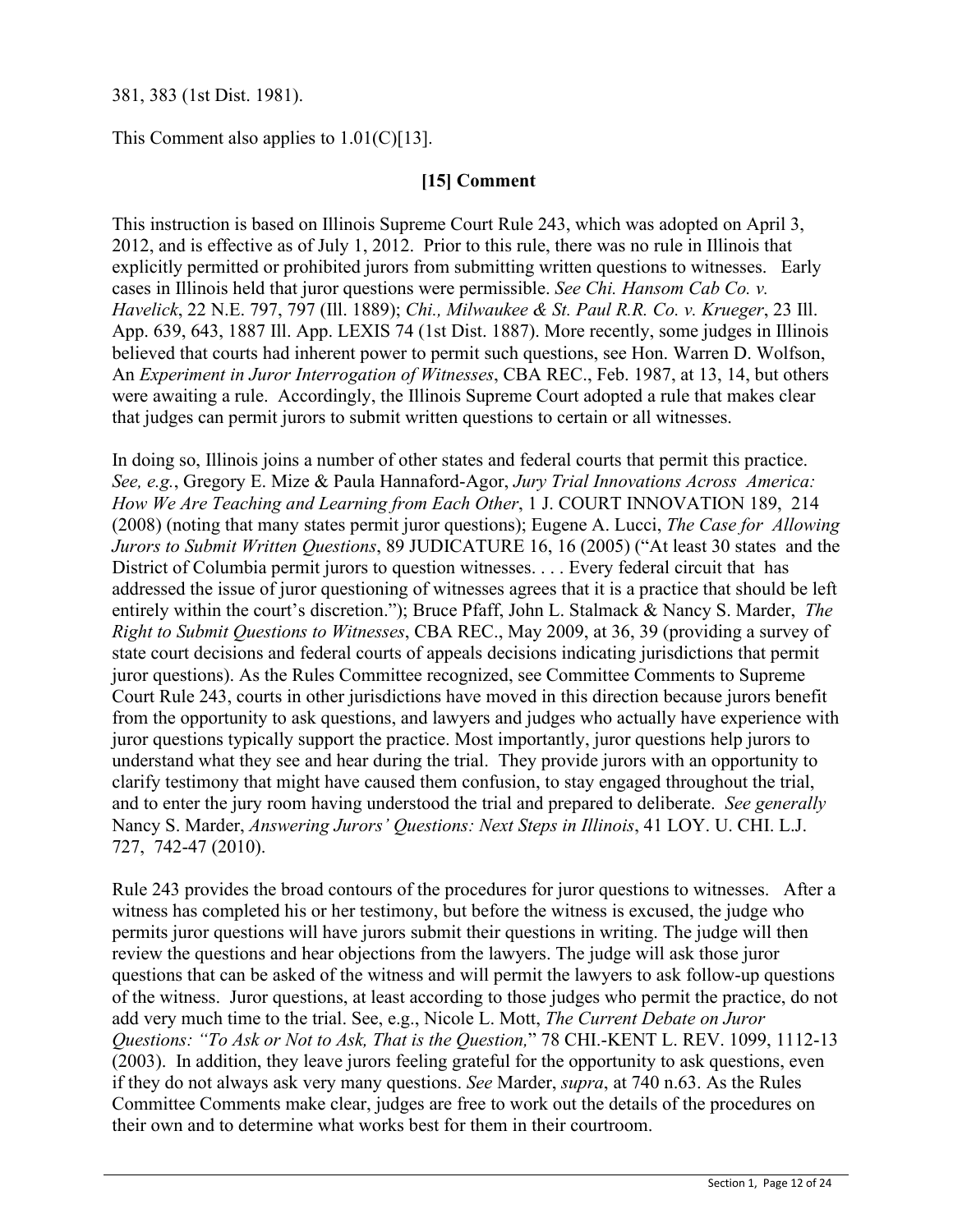As to the procedure for where and how jurors write down their questions, different judges have taken different approaches. The Wyoming instruction suggests that judges instruct jurors as follows: "I will ask the bailiff to collect a piece of paper from each of you. If you have no question, please write 'no question' on the paper before folding it and giving it to the bailiff. If you have a question, write it down on the paper, fold it, and give it to the bailiff. The reason I will ask each of you to submit a piece of paper, even if you have no question, is to protect the privacy of jurors who may wish to ask a question without being identified in open court as the source of that question." CIV. JURY INSTRUCTIONS COMM., WYO. STATE BAR, 2011 WYOMING CIVIL PATTERN JURY INSTRUCTIONS 1.02G, at 9 (2011). This approach has several advantages: It protects the privacy of jurors, ensures that jurors will not feel inhibited about submitting questions, and prevents lawyers from knowing which juror submitted a question.

Another approach, adopted by the Seventh Circuit, is to have the judge ask jurors to raise their hand if they have a question after the witness has finished testifying, and then the clerk will give them a piece of paper to write down their question. *See* COMM. ON PATTERN CIV. INSTRUCTIONS OF THE SEVENTH CIRCUIT, FEDERAL CIVIL JURY INSTRUCTIONS OF THE SEVENTH CIRCUIT 343-44 (2005 rev.) ("If you feel the answer to your question would be helpful in understanding this case, you should raise your hand after the lawyers have completed their examinations but before the witness is excused. I will have you write your question and hand it to the clerk."). One disadvantage of this approach is that those in the courtroom can see which juror has a question. Another disadvantage is that jurors might be reluctant to raise their hand. Yet, judges who tried this approach (or a variation, such as having jurors write down their questions and give them to the clerk during a recess) found it worked well for them during the Seventh Circuit's pilot program testing this and several other practices. *See, e.g.*, Rachel M. Zahorsky, *Legal Rebels: Remaking the Profession – James Holderman: Jury Duties*, A.B.A. J., Nov. 9, 2009,

http://www.legalrebels.com/profiles/james\_holderman\_jury\_duties.

Judge Warren Wolfson, who permitted jurors to ask questions in his courtroom in the Law Division of the Circuit Court of Cook County if both sides agreed to the practice, had the jurors go into the jury room after the lawyers were done questioning the witness but before the witness stepped down. He gave the jurors several minutes to write down their questions and submit them to the bailiff. An advantage of this procedure is that jurors are able to write down their questions outside of the presence of the lawyers and others in the courtroom. A disadvantage is that it could take a little more time than if the jurors remain in the courtroom. However, Judge Wolfson found that this practice worked well for him. *See* Wolfson, *supra*, at 14. The Supreme Court's Rule 243 allows judges to develop procedures for permitting juror questions that work well in their courtrooms.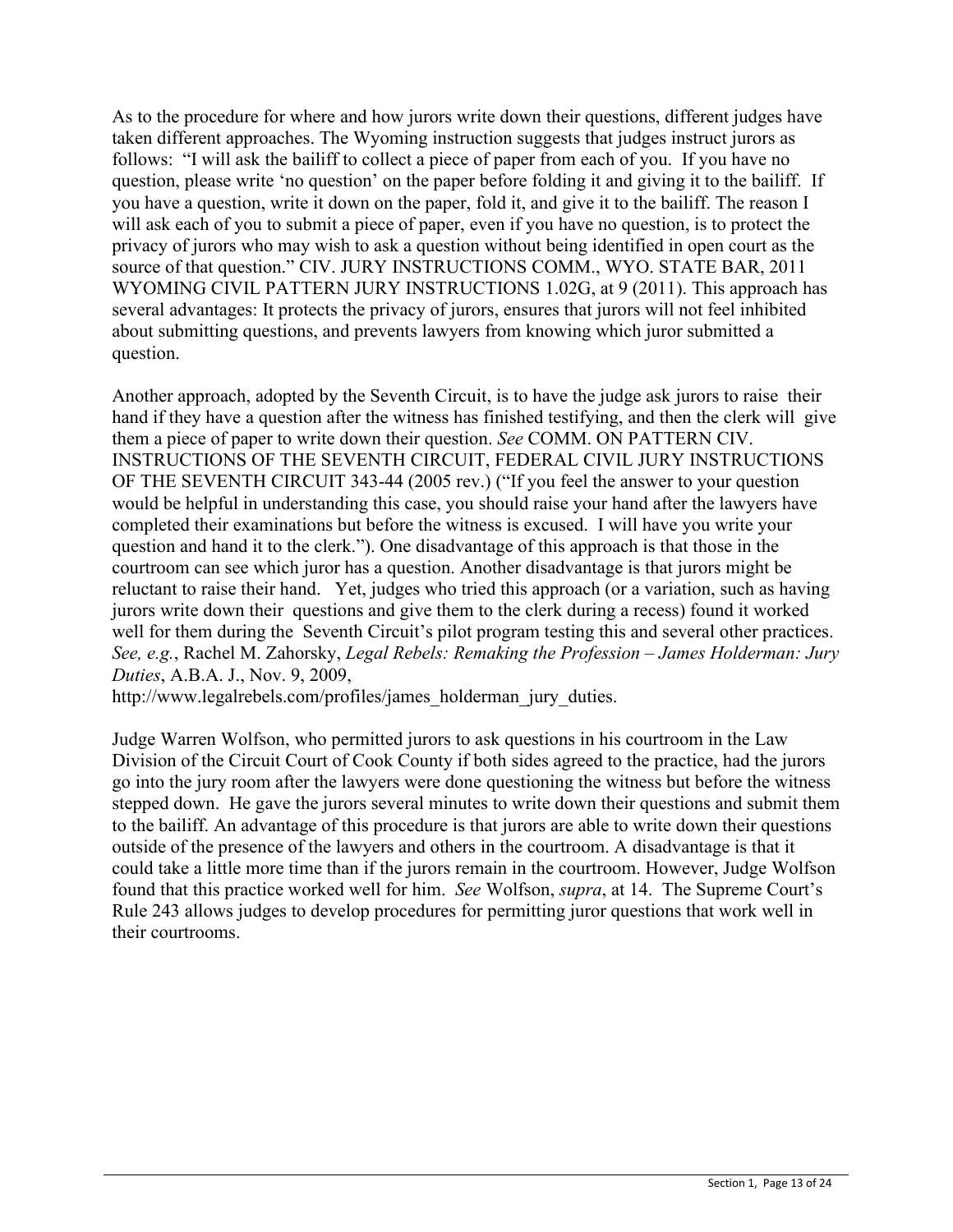## **1.02 Pre-Trial Judicial Determination In Favor of Plaintiff**

The Court has found the defendant[s] [(insert name of defendant(s))], [is] [was] [were][negligent] [liable] [other finding], so that is not an issue you will need to decide. [The remaining defendants are not to be prejudiced by the fact that the (negligence) (liability) (other finding) of [(name of defendant(s) above)] is no longer at issue.]

### **Notes on Use**

This instruction should be used when a defendant has been defaulted or summary judgment on an issue has been granted in favor of plaintiff. In the first sentence, the term "liable" should be used only when the court has found as a matter of law that all of the elements of the cause of action have been proved and the only issue remaining is damages. The second sentence should be used when there are two or more defendants. See *Wanner v. Keenan*, 22 Ill.App.3d 930, 936-937, 317 N.E.2d 114, 119-120 (2d Dist.1974).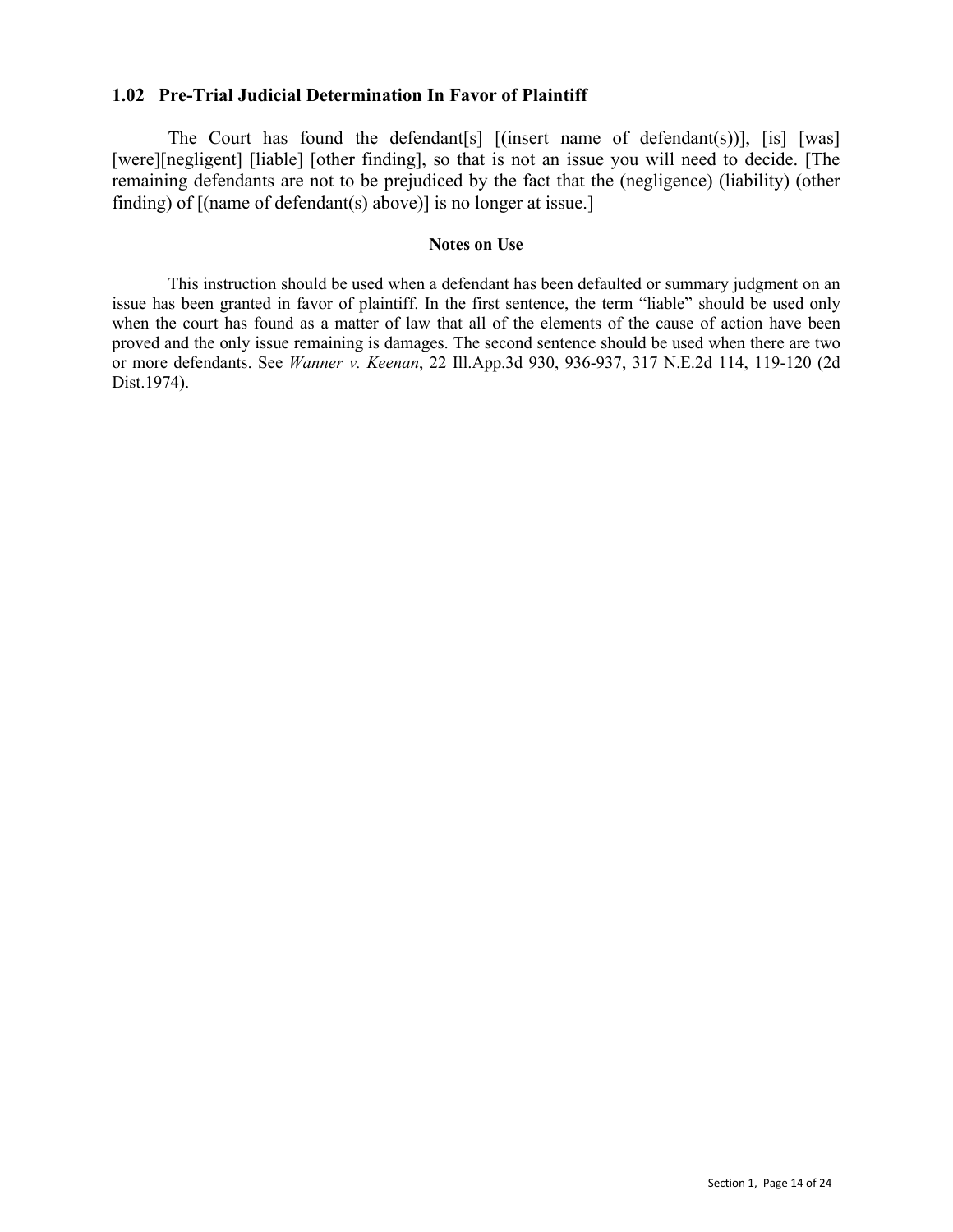# **1.03A Admitted Fault Only**

The defendant, [(insert name)], has admitted [he] [she] [it] [was negligent] [produced an unreasonably dangerous product] [other fault admission]. There are other issues you will need to decide in this case.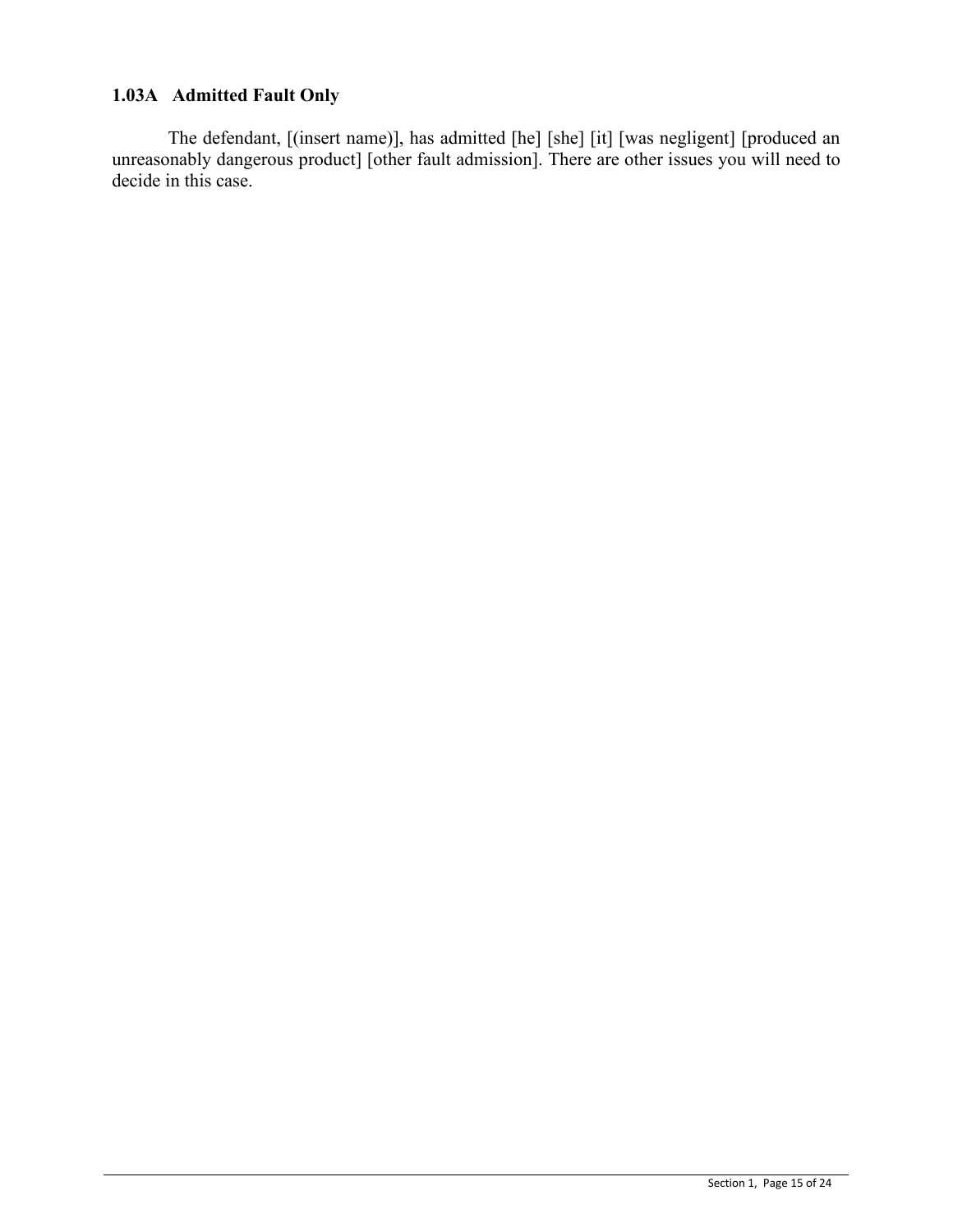### **1.03B Admitted Fault and Causation**

The defendant, [(insert name)], has admitted [he] [she] [it] [was negligent] [produced an unreasonably dangerous product] [other fault admission]. The defendant [(insert name)] has also admitted that [his] [her] [its] [negligence] [unreasonably dangerous product] [other fault conduct] was a proximate cause of [injuries] [damages] to the plaintiff. There are other issues you will need to decide in this case.

#### **Notes on Use**

#### *Permission to publish these granted in 2003.*

The committee believes that one of these instructions should be given at the outset of the case as part of the cautionary and general series. These two instructions replace the former 1.03 which dealt with "admitted liability." That concept can mean different things to different people. 1.03A should be used where the defendant admits fault only, and disputes proximate cause and damages. 1.03B should be used where the defendant admits his fault caused damages, and the only issue is the amount of damages to be awarded.

In drafting the issues and burden instructions, the parties will need to distinguish between cases where fault is admitted and those where fault and causation is admitted. *Lawler v. MacDuff*, 335 Ill.App.3d 144, 779 N.E.2d 311, 268 Ill.Dec. 697 (2d Dist. 2002), is a cautionary case for jury instructions in admitted liability cases.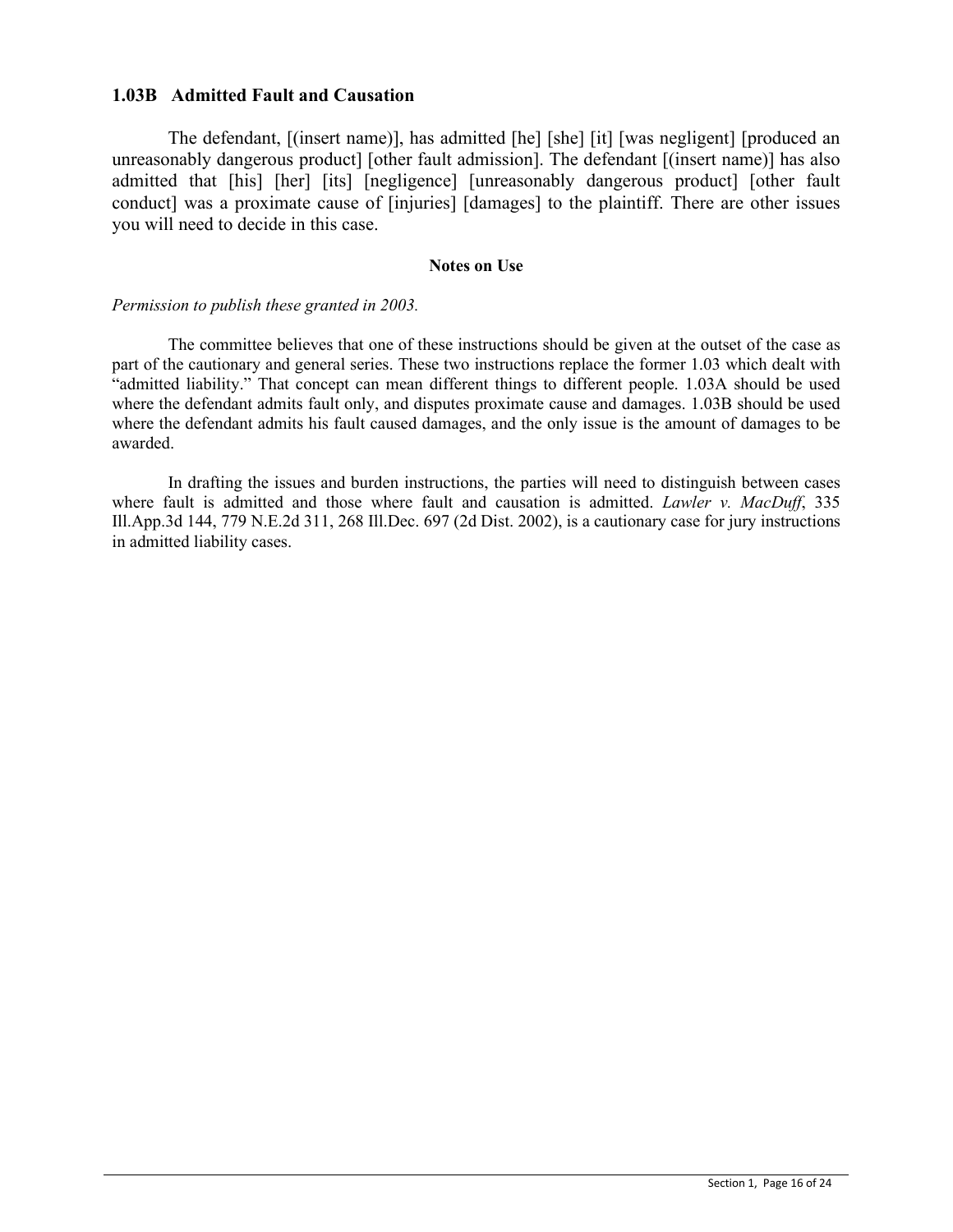## **1.05 Deadlocked Jury**

The verdict must represent the considered judgment of each juror. In order to return a verdict, it is necessary that each juror agree to it. Your verdict must be unanimous.

It is your duty, as jurors, to consult with one another and to deliberate with a view to reaching an agreement, if you can do so without violence to individual judgment. Each of you must decide the case for yourself, but do so only after an impartial consideration of the evidence with your fellow jurors. In the course of your deliberations, do not hesitate to re-examine your own views and change your opinion if convinced it is erroneous. But, do not surrender your honest conviction as to the weight or effect of evidence solely because of the opinion of your fellow jurors or for the mere purpose of returning a verdict.

You are not partisans. You are judges--judges of the facts. Your sole interest is to ascertain the truth from the evidence in the case.

#### **Notes on Use**

This instruction should not be given as part of the original series but only if, after reasonable deliberation, the jury reports an inability to agree or fails to return a verdict. In giving this instruction, the following procedure should be employed:

1. Before the trial judge attempts to ascertain whether the jury is deadlocked, counsel and the reporter should be present. At that time, the court should, on the record, state the facts concerning any communication from the jury on the record or, if there has been no communication, the length of time the jury has been deliberating and inform counsel that he proposes to give the instruction, giving them an opportunity to object if they so desire.

2. In the presence of counsel and the reporter, the jury should be returned to the box, and the court, after cautioning them not to reveal the numerical division in the voting or which side has the preponderance, should ask the foreman if they are able to reach a verdict. If they are not, he should then give this instruction and return them to the jury room to deliberate further.

It has not yet been determined whether this instruction should be given in writing. See generally 735 ILCS 5/2-1107 (1994).

### **Comment**

The language of this instruction is mandated by *People v. Prim*, 53 Ill.2d 62, 289 N.E.2d 601 (1972), *cert. denied*, 412 U.S. 918, 93 S.Ct. 2731, 37 L.Ed.2d 144 (1973). *See also People v. Cowan*, 105 Ill.2d 324, 473 N.E.2d 1307, 85 Ill.Dec. 502 (1985); *People v. Robertson*, 92 Ill.App.3d 806, 416 N.E.2d 323, 48 Ill.Dec. 292 (1st Dist. 1981); *Trauscht v. Gunkel*, 58 Ill.App.3d 509, 374 N.E.2d 843, 16 Ill.Dec. 68 (1st Dist.1978).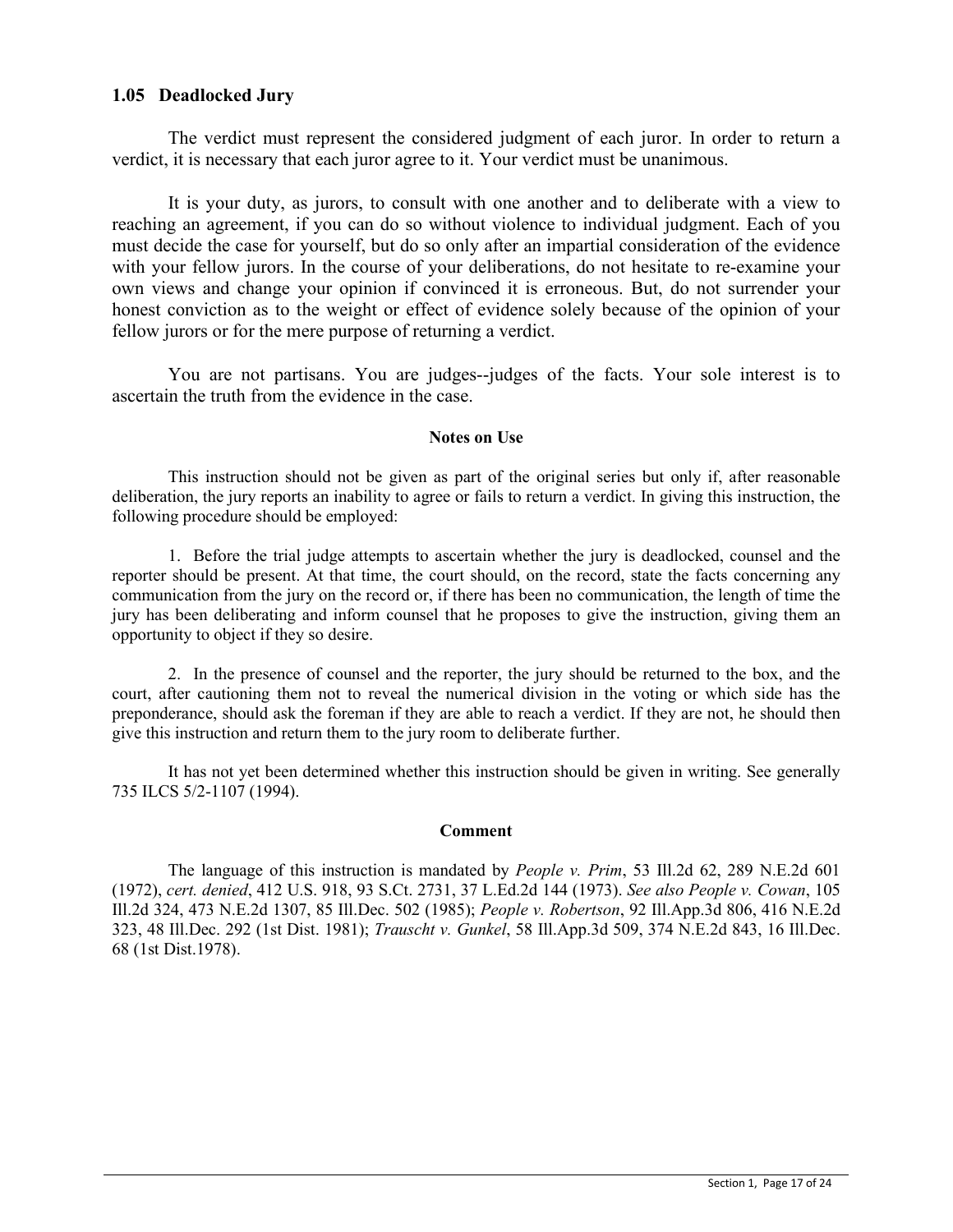## **1.06 Deadlocked Jury (Follow Up To 1.05)**

In a large proportion of cases absolute certainty cannot be expected nor does the law require it.

If you fail to agree on a verdict the case must be retried. Any future jury must be selected in the same manner as you were chosen. There is no reason to believe that the case would ever be submitted to another jury more competent to decide it, or that the case can be tried any better or more exhaustively than it has been here, or that more or clearer evidence could be produced on behalf of any party.

You should now retire and reconsider the evidence in light of the court's instructions.

*Instruction, Notes and Comment created October 2008.*

### **Notes on Use**

This instruction may be given in the trial court's discretion only after the jury has received the *IPI 1.05* instruction and remains deadlocked. If given, the Committee recommends the procedure set forth in Notes on Use for *IPI 1.05*.

### **Comment**

This instruction states in more modern language the "*Allen* charge" approved in *Allen v. U.S*., 164 U.S. 492, 501-502 (1896), the use of which was discussed in *People v. Iverson*, 9 Ill. App.3d 706, 709 (2nd Dist. 1973). This simple, neutral, and not coercive instruction is consistent with the opinion in *Preston v. Simmons, et al*., 321 Ill.App.3d 789, 747 N.E.2d 1059, 254 Ill. Dec. 647 (1st Dist. 2001).

*Comment revised November 2008*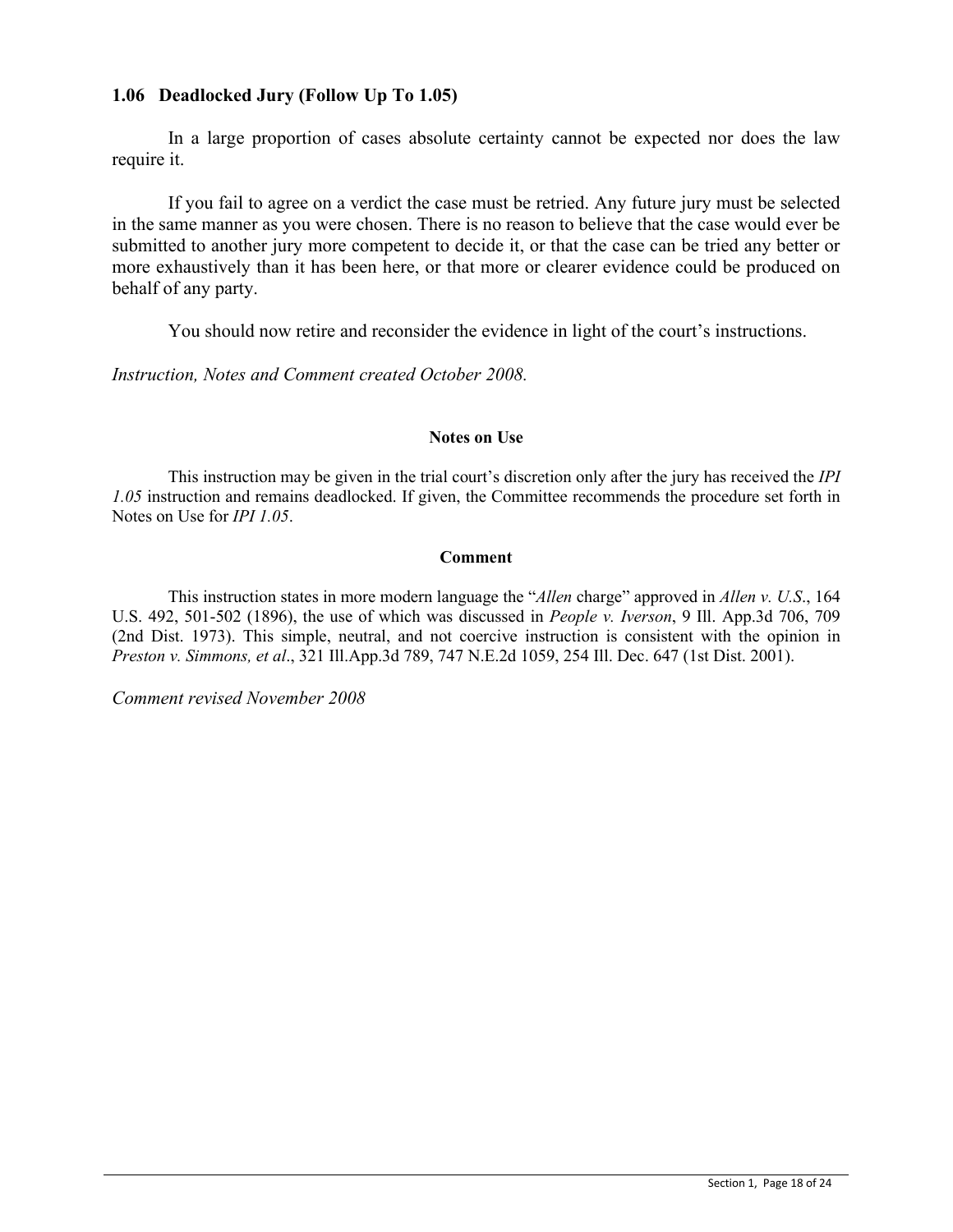# **1.07 Interpreter for a Hearing-Impaired Juror**

One of the jurors in this case is hearing impaired and has the right to be accompanied by a court-appointed interpreter during the trial and deliberations. When addressing the hearingimpaired juror, you should speak directly to the juror, and not to the interpreter. Although the interpreter is not a juror, and you may not discuss the case with the interpreter, [he] [she] will keep strictly confidential all matters discussed during deliberations. If you have reason to believe that the interpreter is doing more than interpreting, let me know immediately by writing a note and giving it to the [clerk] [bailiff] [deputy].

## **Notes on Use**

This instruction should be given whenever there is a hearing-impaired juror on the jury who is using a court-appointed interpreter. It should be given at the start of the trial because the hearing-impaired juror can be assisted by a court-appointed interpreter throughout the trial and deliberations.

### **Comment**

Illinois Code of Civil Procedure, 735 ILCS 5/8-1402, provides for a hearing-impaired juror to be accompanied by a court-appointed interpreter throughout the trial and deliberations. This instruction explains this right to the jury and clarifies the role of the interpreter. Although the Jury Secrecy Act, 705 ILCS 315/1, indicates that only jurors can be present during deliberations, it provides an exception for an interpreter for a hearing-impaired juror.

*Instruction, Notes on Use and Comment approved March 2017.*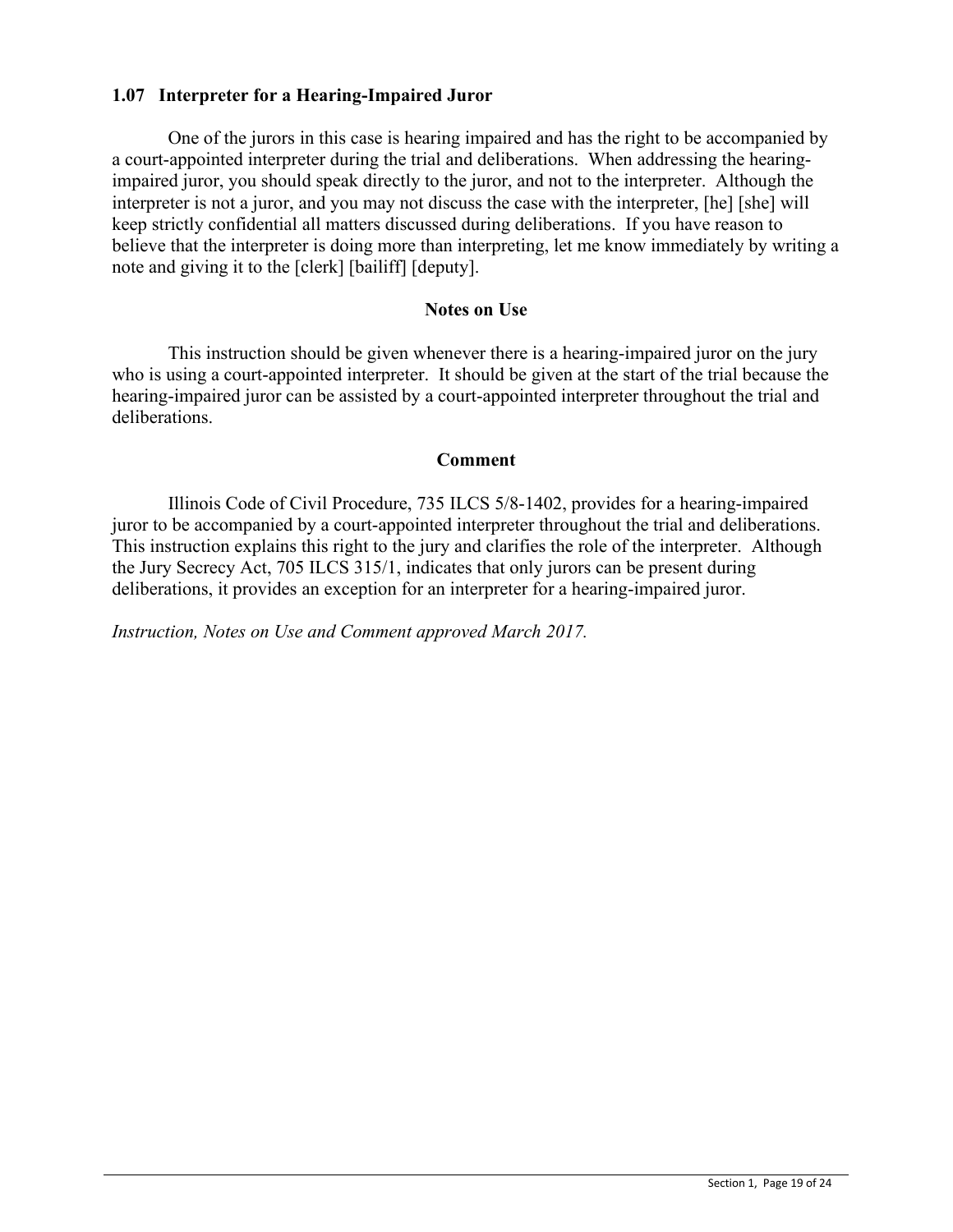## **1.08 Implicit bias**

We all have feelings, assumptions, perceptions, fears, and stereotypes about others. Some biases we are aware of and others we might not be fully aware of, which is why they are called "implicit biases" or "unconscious biases."

Our biases often affect how we act, favorably or unfavorably, toward someone. Bias can affect our thoughts, how we remember, what we see and hear, whom we believe or disbelieve, and how we make important decisions.

As jurors you are being asked to make very important decisions in this case. You must resist jumping to conclusions based on personal likes or dislikes. You must not let bias, prejudice, or public opinion influence your decision. You must not be biased in favor of or against any party or witness because of his or her disability, gender, race, religion, ethnicity, sexual orientation, age, national origin, [or] socioeconomic status[, or [*insert any other impermissible form of bias*]].

Your verdict must be based solely on the evidence presented. You must carefully evaluate the evidence and resist, and help each other to resist, any urge to reach a verdict that is influenced by bias for or against any party or witness.

*Instruction, Notes on Use and Comment approved May 2018; Notes on Use revised May 2019.*

## **Notes on Use**

This instruction shall be given at the start of trial and again before the jury begins its deliberations. Jurors, in their role as impartial decision-makers, need to be aware of their own implicit biases so that these biases do not affect their view of the case. Ideally, jurors would have already seen a short video about implicit bias when they were waiting in the Jury Assembly Room, as is done in some jurisdictions, but even if they are not shown such a video, they should still be given this instruction.

### **Comment**

Implicit bias has been the subject of much scholarly attention. *See, e.g.*, Chris Guthrie, Jeffrey J. Rachlinski & Andrew J. Wistrich, *Blinking on the Bench: How Judges Decide Cases,* 93 CORNELL L. REV. 1 (2007); Jerry Kang et al., *Implicit Bias in the Courtroom,* 59 UCLA L. REV. 1124 (2012); Justin D. Levinson, Mark W. Bennett & Koichi Hioki, *Judging Implicit Bias: A National Empirical Study of Judicial Stereotypes,* 69 FLA. L. REV. 63 (2017); Judge Andrew J. Wistrich & Jeffrey J. Rachlinski, *Implicit Bias in Judicial Decision Making: How It Affects Judgment and What Judges Can Do About It, in ENHANCING JUSTICE: REDUCING BIAS (2017).* It has also been the focus of attention by organizations dedicated to improving the courts and legal profession, such as the National Center for State Courts and the American Bar Association. *See, e.g.*, Jerry Kang, Nat'l Ctr. for State Cts., *Implicit Bias: A Primer for Courts* (Aug. 2009); Jennifer K. Elek & Paula Hannaford-Agor, *Implicit Bias and the American Juror*, 51 CT. REV. 116 (2015); Jennifer K. Elek & Paula Hannaford-Agor, *First, Do No Harm: On Addressing the Problem of Implicit Bias in Juror Decision Making,* 49 CT. REV. 190 (2013); Am. Bar. Ass'n,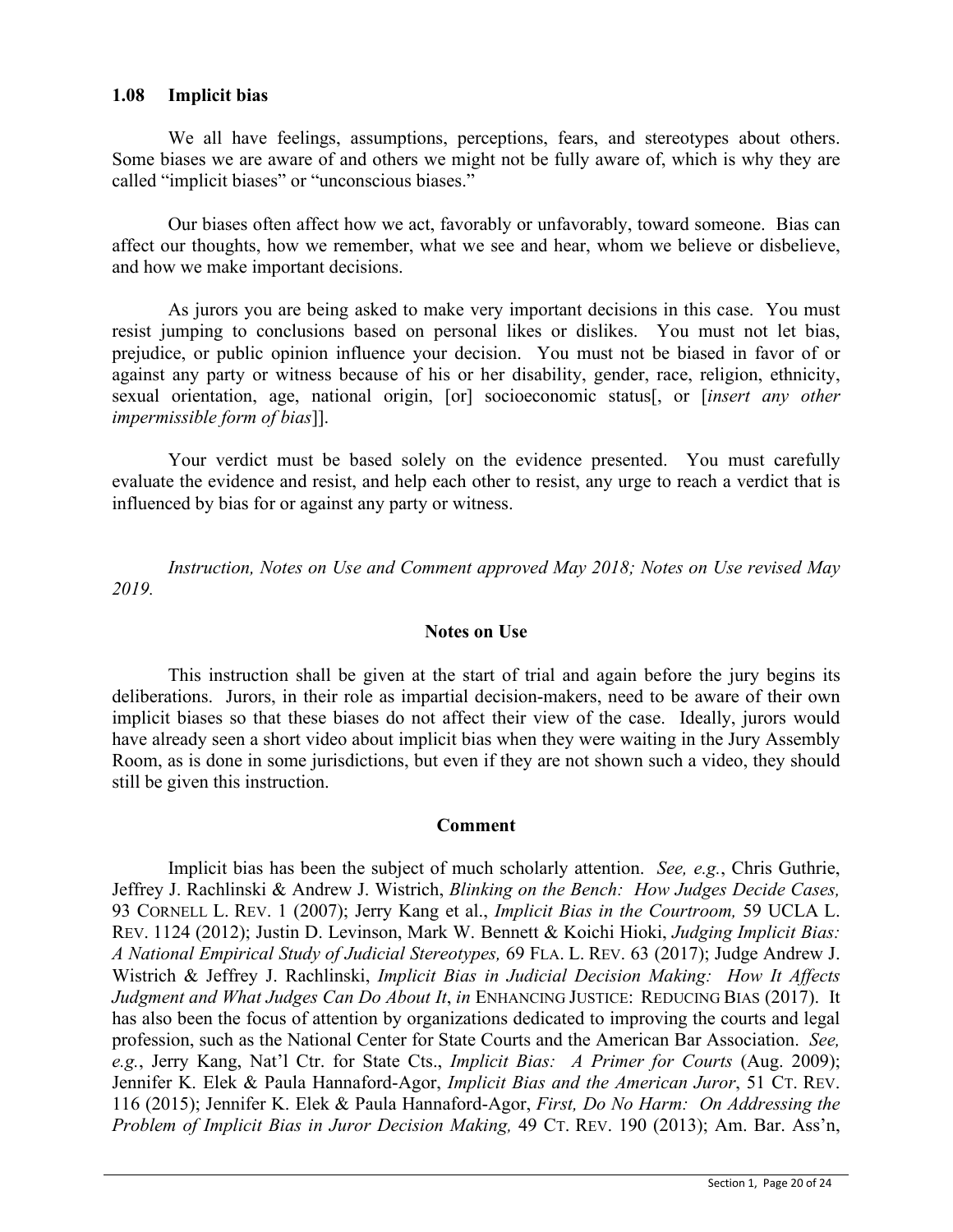## Achieving an Impartial Jury (AIJ) Toolbox, *available at*, [https://www.americanbar.org/content/dam/aba/publications/criminaljustice/voirdire\\_toolchest.au](https://www.americanbar.org/content/dam/aba/publications/criminaljustice/voirdire_toolchest.authcheckdam.pdf) [thcheckdam.pdf.](https://www.americanbar.org/content/dam/aba/publications/criminaljustice/voirdire_toolchest.authcheckdam.pdf)

The literature on implicit bias explains that everyone has implicit biases. This means that judges and jurors are not immune. Although judges can attend workshops that teach about implicit bias, jurors do not receive any such training. Therefore, it is important for the court to make jurors aware that everyone is affected by implicit biases. It is particularly important for judges and jurors, who strive to be impartial decision-makers, to be aware of this phenomenon and to try to guard against it for purposes of the trial.

Although Illinois case law does not require an implicit bias instruction, the Illinois Supreme Court has recognized the importance of training judges about implicit bias. *See, e.g.*, Chief Justice Lloyd A. Karmeier, *Another Step Toward Equal Justice: Identifying Implicit Bias,*  ILLINOIS COURTS CONNECT, (Feb. 1, 2018), at http://www.illinoiscourts.gov/Media/enews/2017/112917 chief message.asp. To that end, the Illinois Supreme Court created the Committee on Equality in 2015. The Committee on Equality has been charged with working with other offices and agencies in Illinois to "coordinate ongoing judicial education around the state to help judges incorporate anti-bias ideas and procedures into judicial decision-making." Illinois Supreme Court Press Release, *Illinois Supreme Court Announces Findings, Next Steps Following Judicial Decision-Making Study* (Nov. 6, 2017). The press release notes that while implicit biases cannot be eliminated they may be "mitigated by promoting self-awareness." *Id*.

Some states, such as California, have added an instruction on implicit bias. *See* JUDICIAL COUNCIL OF CALIFORNIA, CALIFORNIA CIVIL JURY INSTRUCTIONS (CACI) 113 (2017) (Bias). Federal courts in other states, such as the Western District of Washington, have added a short video addressing the topic. *See Understanding the Effects of Unconscious Bias,* at [http://www.wawd.uscourts.gov/jury/unconscious-bias,](http://www.wawd.uscourts.gov/jury/unconscious-bias) along with instructions. *See id.* Some courthouses in Washington show the video to prospective jurors while they are waiting in the Jury Assembly Room to be assigned to a courtroom. Although empirical studies have not established that awareness—whether through instructions or videos--can eliminate people's implicit biases, there is general agreement that awareness is the best step forward and does more good than harm. *See, e.g.*, Kang et al., *supra*, at 1184.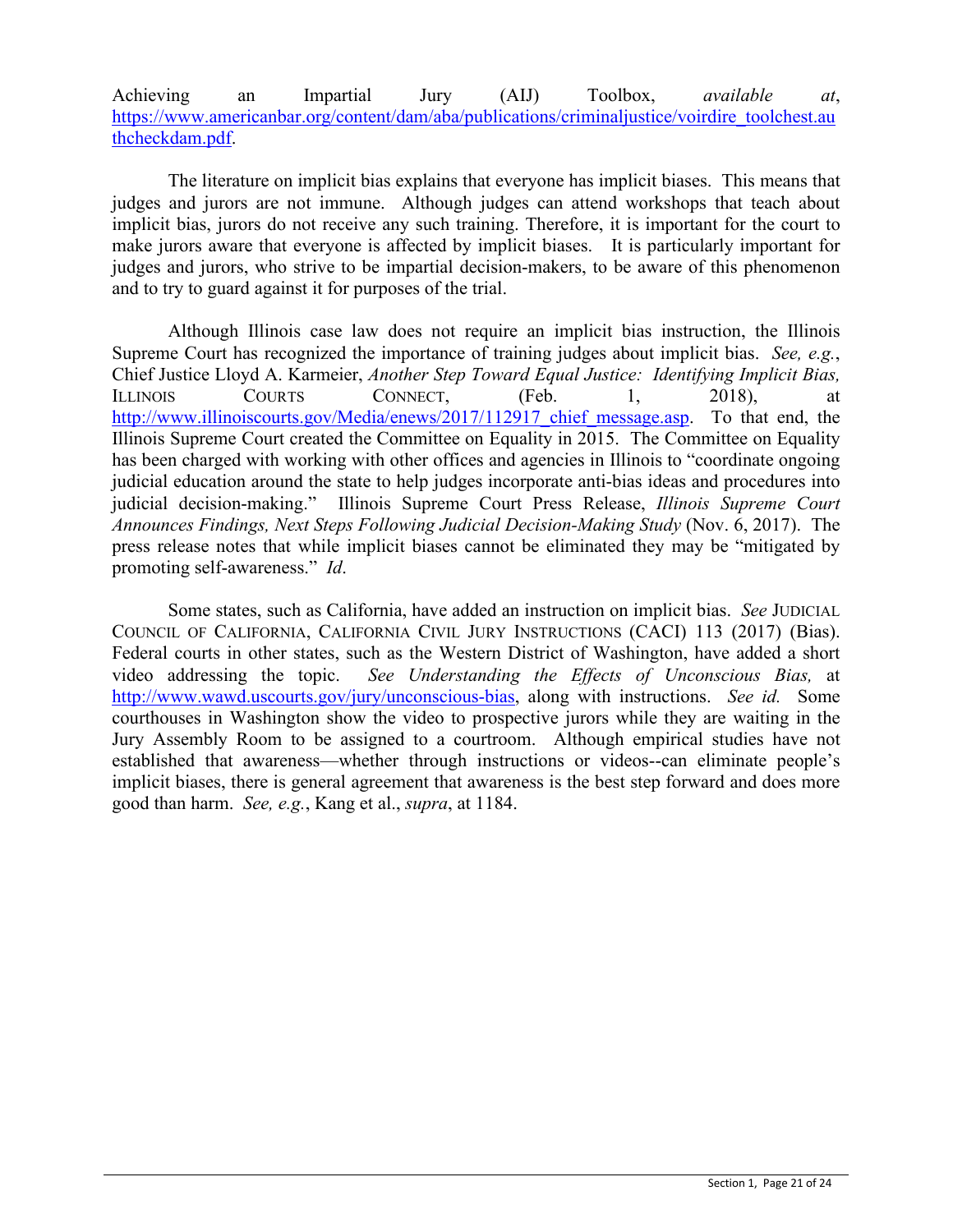## **1.09A Extended Media Coverage**

 ln this case, I have approved a request to allow the news media to film and photograph the proceedings. This is permitted by the Illinois Supreme Court and is subject to numerous restrictions contained in the Policy for Extended Media Coverage in the Circuit Courts of Illinois.

 The policy in place regarding cameras in the courtroom is very strict and the court closely monitors every policy provision. In general, the policy permits the news media to film and photograph the courtroom setting, the participants in the trial, and any persons who might be in the audience. The policy does not permit the news media to film or photograph any of you as jurors or the jury panel as a whole in the courtroom and outside the courtroom.

 The presence of cameras does not make this case more important than any other. All trials are equally important to the court and the involved parties. You should not draw any inferences or conclusions from the fact that cameras are present at this particular trial.

 The news media is generally able to choose which portion or portions of the trial they wish to attend. Therefore, their attendance may be periodic from day-to-day. Also, for legal reasons, the news media may not be permitted to film and photograph certain witnesses. You are not to concern yourself with why certain witnesses are filmed and photographed and others are not.

 Whether a particular witness is filmed or photographed is not any indication as to the value of, or weight to be given to, that witness's testimony.

 You should ignore the presence of any cameras. If you find at any time that you are distracted or unable to concentrate because of the cameras, please notify me immediately.

*Instruction, Notes on Use and Comment approved August 2018.*

## **Notes on Use**

 The judge shall give this instruction to the jury at the commencement of any civil jury trial with an approved request for extended media coverage. Whenever the news media was present at any portion of the trial, the judge shall give IPI 1.09B before the jury begins its deliberations.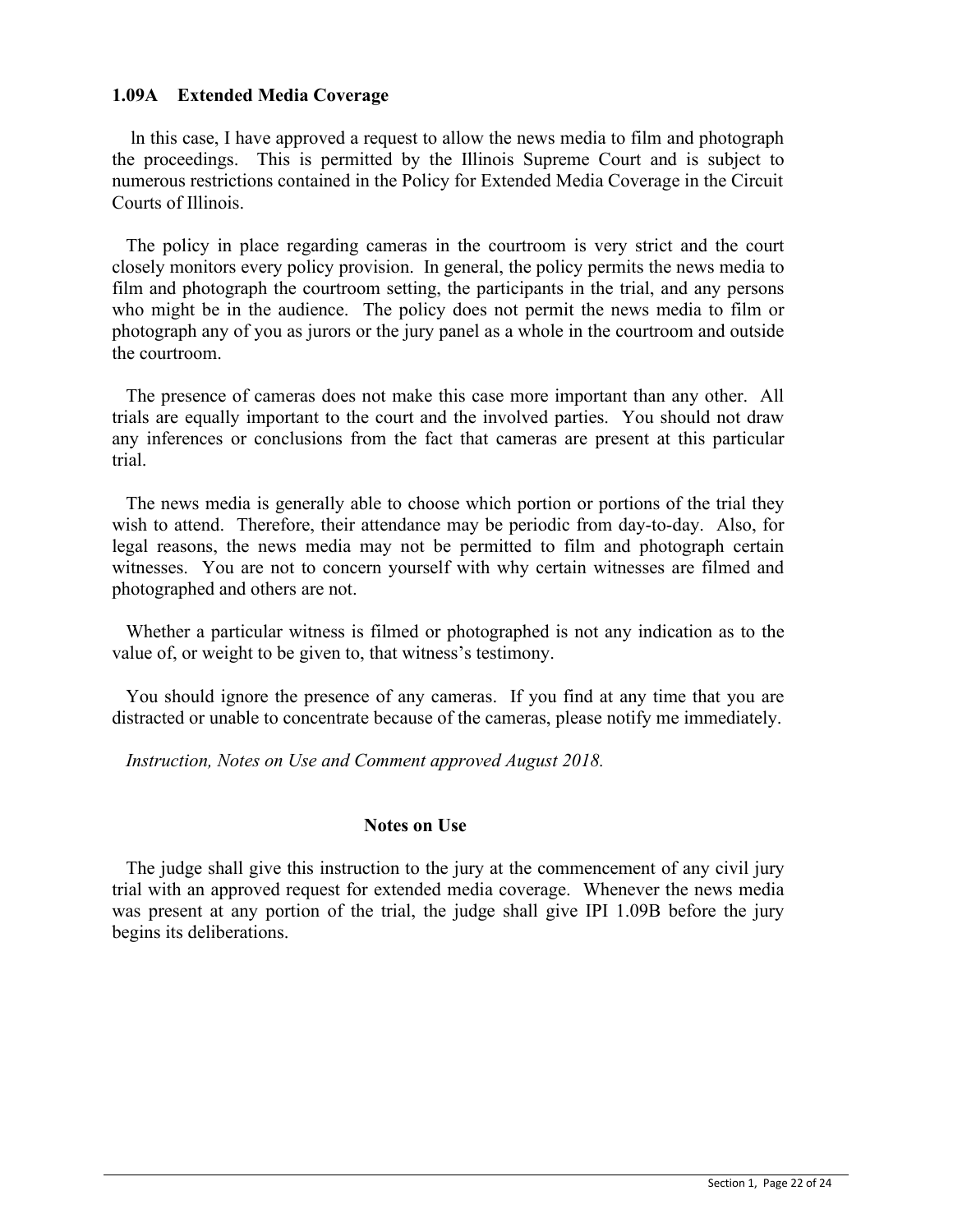## **Comment**

 This instruction appears in the Illinois Supreme Court's Policy for Extended Media Coverage in the Circuit Courts of Illinois. The Illinois Supreme Court approved the Policy on January 24, 2012, and amended it on January 24, 2013, March 13, 2015, and February 22, 2016.